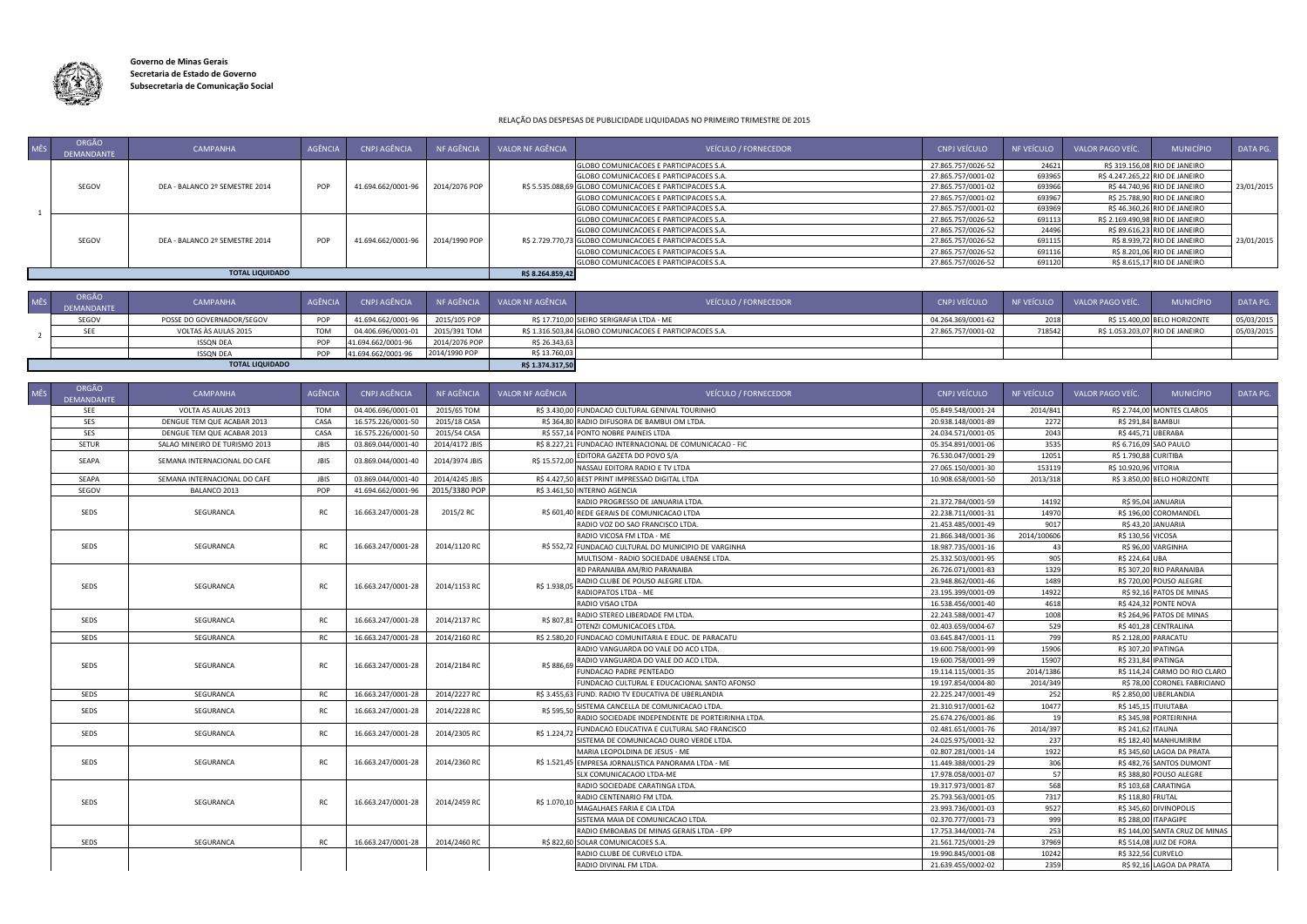|              |                                           |             |                    |                |              | RADIO BRASILEIRA DE DIVINOPOLIS LTDA                                                | 17.591.546/0001-67 | 6632        | R\$ 441,60 DIVINOPOLIS                |
|--------------|-------------------------------------------|-------------|--------------------|----------------|--------------|-------------------------------------------------------------------------------------|--------------------|-------------|---------------------------------------|
| SEDS         | SEGURANCA                                 | RC          | 16.663.247/0001-28 | 2014/2461 RC   |              | R\$ 1.574,40 RADIO CASTELO BRANCO LTDA.                                             | 20.074.092/0001-61 | 6750        | R\$ 403,20 DIVINOPOLIS                |
|              |                                           |             |                    |                |              | SCALA FM STEREO DE BELO HORIZONTE LTDA                                              | 20.480.448/0001-67 | 1295        | R\$ 633,60 VALADARES                  |
|              |                                           |             |                    |                |              |                                                                                     |                    | 1296        | R\$ 393,60 SANTA BARBARA              |
| SEDS         | SEGURANCA                                 | RC          | 16.663.247/0001-28 | 2014/2507 RC   | R\$ 1.924,80 | SCALA FM STEREO DE BELO HORIZONTE LTDA                                              | 20.480.448/0001-67 |             |                                       |
|              |                                           |             |                    |                |              | SCALA FM STEREO DE BELO HORIZONTE LTDA                                              | 20.480.448/0001-67 | 1297        | R\$ 380,16 MONTES CLAROS              |
|              |                                           |             |                    |                |              | RADIO SOCIEDADE GORUTUBANA LTDA                                                     | 21.773.403/0001-43 | 471         | R\$ 132,48 JANAUBA                    |
| SEDS         | SEGURANCA                                 | RC          | 16.663.247/0001-28 | 2014/2508 RC   | R\$ 1.233,5  | ERIVALDO DE FREITAS ME                                                              | 02.450.475/0001-05 | 1879        | POUSO ALEGRE<br>R\$ 777,60            |
|              |                                           |             |                    |                |              | EDUARDO RIBEIRO DE OLIVEIRA - ME                                                    | 11.199.971/0001-29 | - 99        | R\$ 209,25 ITUIUTABA                  |
|              |                                           |             |                    |                |              | RADIO ALVORADA FM DE SALINAS LTDA                                                   | 01.739.547/0001-76 | 2014/189    | R\$ 168,00 SALINAS                    |
| SEDS         | SEGURANCA                                 | RC          | 16.663.247/0001-28 | 2014/2547 RC   | R\$ 328,4    | RADIO OURO FINO FM LTDA.                                                            | 02.199.607/0001-78 | 393         | R\$ 94,75 OURO FINO                   |
|              |                                           |             |                    |                |              |                                                                                     |                    |             |                                       |
|              |                                           |             |                    |                |              | REDE CIDADE CARINHO DE COMUNICACOES LTDA - ME                                       | 03.797.135/0003-80 | 128         | R\$ 328,32<br><b>BRASOPOLIS</b>       |
| SEDS         | SEGURANCA                                 | RC          | 16.663.247/0001-28 | 2014/2648 RC   |              | R\$ 1.811,19 SISTEMA SANTAMARIENSE DE COMUNICACAO LTDA.                             | 42.832.519/0001-86 | 325         | R\$ 1.005,60 ITABIRA                  |
|              |                                           |             |                    |                |              | SM COMUNICACOES LTDA                                                                | 02.399.641/0006-09 | 87          | R\$ 159,84 MANTENA                    |
|              |                                           |             |                    |                |              | FM LIBERDADE DE ABRE CAMPO LTDA                                                     | 01.912.004/0001-09 | 1002        | R\$ 314,88 ABRE CAMPO                 |
|              |                                           |             |                    |                |              | RADIO CIDADE DE CAMBUI LTDA.                                                        | 25.650.870/0001-37 | 1363        | R\$ 134,40 CAMBUI                     |
| SEDS         | SEGURANCA                                 | RC          | 16.663.247/0001-28 | 2014/2649 RC   | R\$ 958,63   | SOCIEDADE SUL MINEIRA DE RADIOFUSAO FM LTDA                                         | 25.315.904/0001-37 | 3092        | R\$ 167,62<br><b>NDRADAS</b>          |
|              |                                           |             |                    |                |              |                                                                                     |                    | 6515        |                                       |
|              |                                           |             |                    |                |              | MOREIRA COMUNICACOES LTDA.                                                          | 20.929.592/0001-38 |             | R\$ 150,00 CAMPO BELO                 |
|              |                                           |             |                    |                |              | SISTEMA DE RADIO DIFUSORA DE PIUMHI LTDA                                            | 04.473.292/0001-30 | 2641        | R\$ 115,20<br>PIUMHI                  |
| SEDS         | SEGURANCA                                 | RC          | 16.663.247/0001-28 | 2014/2689 RC   |              | R\$ 679,73 FUNDACAO TRESPONTANA DE DESENVOLVIMENTO EDUCACIONAL E SOCIO-CULTURAL     | 02.455.441/0002-94 | 510         | R\$ 76,80 ITAJUBA                     |
|              |                                           |             |                    |                |              | SISTEMA DE RADIO VALE DO ACO LTDA                                                   | 03.249.322/0001-67 | 7326        | R\$ 362,88<br><b>TIMOTEO</b>          |
|              |                                           |             |                    |                |              | FUNDACAO CULTURAL EDUCACIONAL MELODIA DE CATAGUASES                                 | 02.436.920/0001-82 | 4213        | R\$ 270,00 CATAGUASES                 |
| SEDS         | SEGURANCA                                 | RC          | 16.663.247/0001-28 | 2015/55 RC     |              | R\$ 900,05 ABC RADIO E TELEVISAO LTDA                                               | 19.552.413/0001-07 | 5881        | R\$ 304,12 BARBACENA                  |
|              |                                           |             |                    |                |              | RADIO DIFUSORA DE RESPLENDOR LTDA.                                                  | 25.360.496/0001-35 | 637         | R\$ 145,92<br>RESPLENDOR              |
|              |                                           |             |                    |                |              |                                                                                     |                    |             |                                       |
| SEDS         | SEGURANCA                                 | RC          | 16.663.247/0001-28 | 2015/60 RC     |              | R\$ 181,10 RADIO JURITI DE PARACATU LTDA                                            | 23.156.888/0001-51 | 14643       | R\$ 147,84<br>PARACATU                |
|              |                                           |             |                    |                |              | RADIO CARMO DA CACHOEIRA LTDA                                                       | 02.321.490/0001-53 | 1374        | R\$ 374,40<br>CARMO DA CACHOEIRA      |
|              |                                           | RC          |                    |                |              | RADIO CLUBE DE INHAPIM LTDA.                                                        | 26.169.789/0001-00 | 3022        | R\$ 274,40 INHAPIM                    |
| SEDS         | SEGURANCA                                 |             | 16.663.247/0001-28 | 2015/88 RC     | R\$ 1.174,93 | AGENCIA GUANHANENSE DE COMUNICACAO LTDA                                             | 03.902.567/0001-41 | 675         | R\$ 132,73<br><b>GUANHAES</b>         |
|              |                                           |             |                    |                |              | SCALA FM STEREO DE BELO HORIZONTE LTDA                                              | 20.480.448/0001-67 | 863         | R\$ 177,60 BELO HORIZONTE             |
| SEGOV        | BALANCO 2013                              | 2004        | 06.056.333/0001-19 | 2014/1000 2004 |              | R\$ 1.125.00 MOREIRA COMUNICACOES LTDA                                              | 20.929.592/0001-38 | 6550        | R\$ 900.00<br>CAMPO BELO              |
|              |                                           |             |                    |                |              |                                                                                     |                    |             |                                       |
| SEGOV        | BALANCO 2013                              | 2004        | 06.056.333/0001-19 | 2014/968 2004  |              | R\$ 5.400,00 RADIO METROPOLITANA DE VESPASIANO LTDA.                                | 23.372.147/0001-08 | 144         | R\$4.320,00<br>VESPASIANO             |
| SEC          | CIRCUITO CULTURAL PRACA DA LIBERDADE 2013 | TOM         | 04.406.696/0001-01 | 2014/1125 TOM  |              | R\$ 1.155,00 EMVIDEO EVENTOS AUDIOVISUAIS LTDA - EPP                                | 07.071.805/0001-75 | 2014/11     | R\$ 1.100,00<br><b>BELO HORIZONTE</b> |
| SES          | INAUGURAÇÕES SES 2013                     | CASA        | 16.575.226/0001-50 | 2015/67 CASA   | R\$ 550,00   |                                                                                     |                    |             |                                       |
|              |                                           |             |                    |                |              | RADIO PASSARO DA ILHA FM LTDA - ME                                                  | 19.092.725/0001-85 | 1208        | R\$ 19,20 GUARANESIA                  |
| SETOP        | OBRAS INTERIOR 2013                       | <b>JBIS</b> | 03.869.044/0001-40 | 2015/4320 JBIS |              | R\$ 396,12 RD SERRA AZUL DE FREQUENCIA MODULADA LTDA.                               | 17.143.348/0001-30 | 1301        | R\$ 200,00 SANTOS DUMONT              |
|              |                                           |             |                    |                |              | FUNDACAO PADRE PENTEADO                                                             | 19.114.115/0001-35 | 2014/1384   | R\$ 103,96 CARMO DO RIO CLARO         |
|              |                                           |             |                    |                |              | RONALDO DE SA OLIVEIRA - ME                                                         | 01.492.860/0001-52 | -57         | R\$ 301,72<br>TABIRA                  |
|              |                                           |             |                    |                |              |                                                                                     |                    |             |                                       |
| SETOP        | OBRAS INTERIOR 2013                       | <b>JBIS</b> | 03.869.044/0001-40 | 2014/1672 JBIS |              | R\$ 857,15 RONALDO DE SA OLIVEIRA - ME                                              | 01.492.860/0001-52 | 60          | R\$ 82,29<br>TABIRA                   |
|              |                                           |             |                    |                |              | RONALDO DE SA OLIVEIRA - ME                                                         | 01.492.860/0001-52 | 63          | R\$ 301,71<br>TABIRA                  |
|              |                                           |             |                    |                |              | RONALDO DE SA OLIVEIRA - ME                                                         | 01.492.860/0001-52 | 61          | R\$ 301,71<br>TABIRA                  |
| SETOP        | OBRAS INTERIOR 2013                       | JBIS        | 03.869.044/0001-40 | 2015/4405 JBIS |              | R\$ 4.079,99 RONALDO DE SA OLIVEIRA - ME                                            | 01.492.860/0001-52 | 64          | R\$ 82,29<br>TABIRA                   |
|              |                                           |             |                    |                |              | W OUTDOOR PRODUTORA E EXIBIDORA DE CARTAZES LTDA - ME                               | 07.578.614/0001-02 |             | R\$ 2.880,00<br><b>VARGINHA</b>       |
|              |                                           |             |                    |                |              | RONALDO DE SA OLIVEIRA - ME                                                         | 01.492.860/0001-52 | 53          | R\$ 905,14<br><b>TABIRA</b>           |
| SETOP        | OBRAS INTERIOR 2013                       | JBIS        | 03.869.044/0001-40 | 2014/1677 JBIS | R\$ 1.234,28 |                                                                                     |                    |             |                                       |
|              |                                           |             |                    |                |              | RONALDO DE SA OLIVEIRA - ME                                                         | 01.492.860/0001-52 | 62          | R\$ 82,29<br>TABIRA                   |
|              |                                           |             |                    |                |              | RONALDO DE SA OLIVEIRA - ME                                                         | 01.492.860/0001-52 | 58          | R\$ 55,29 ITABIRA                     |
| SETOP        | OBRAS INTERIOR 2013                       | JBIS        | 03.869.044/0001-40 | 2014/1675 JBIS |              | R\$ 514,28 RONALDO DE SA OLIVEIRA - ME                                              | 01.492.860/0001-52 | 56          | R\$ 82,29<br><b>TABIRA</b>            |
|              |                                           |             |                    |                |              | RONALDO DE SA OLIVEIRA - ME                                                         | 01.492.860/0001-52 | 54          | R\$ 246,85 ITABIRA                    |
|              |                                           |             |                    |                |              | FERNANDO FIGUEIREDO FRANCA ME                                                       | 25.903.899/0001-83 | 2013/100155 | R\$ 94,29 SETE LAGOAS                 |
| SETOP        | OBRAS INTERIOR 2013                       | <b>JBIS</b> | 03.869.044/0001-40 | 2015/4319 JBIS |              | R\$ 801,50 EMEPE GRAFICA LDTA                                                       | 20.854.394/0001-52 | 300         | R\$ 120,00<br>VALADARES               |
|              |                                           |             |                    |                |              | EMEPE GRAFICA LDTA                                                                  | 20.854.394/0001-52 | 301         | R\$ 440,00 VALADARES                  |
|              |                                           |             |                    |                |              |                                                                                     |                    |             |                                       |
| SETOP        | OBRAS INTERIOR 2013                       | <b>JBIS</b> | 03.869.044/0001-40 | 2014/4094 JBIS |              | R\$ 479,71 ELISANGELA APARECIDA PEREIRA                                             | 14.878.199/0001-60 |             | R\$ 391,60<br>PECANHA                 |
| SETOP        | OBRAS INTERIOR 2013                       | <b>JBIS</b> | 03.869.044/0001-40 | 2014/1680 JBIS |              | R\$ 754,28 RONALDO DE SA OLIVEIRA - ME                                              | 01.492.860/0001-52 | 59          | <b>ITABIRA</b><br>R\$ 301,71          |
|              |                                           |             |                    |                |              | RADIO CULTURA DE LAVRAS LTDA                                                        | 22.072.367/0001-53 | 1263        | R\$ 140,80<br>AVRAS                   |
| SETOP        | OBRAS INTERIOR 2013                       | <b>JBIS</b> | 03.869.044/0001-40 | 2014/3665 JBIS |              | R\$ 671,10 SCALA FM STEREO DE BELO HORIZONTE LTDA                                   | 20.480.448/0001-67 | 1298        | R\$ 176,64 TRES PONTAS                |
|              |                                           |             |                    |                |              | FUNDACAO EDUCATIVA E CULTURAL SAO FRANCISCO                                         | 02.481.651/0001-76 | 2013/401    | R\$ 230,40<br><b>TAUNA</b>            |
| SETOP        | OBRAS INTERIOR 2013                       | <b>JBIS</b> | 03.869.044/0001-40 | 2013/3338 JBIS |              | R\$ 511,56 M. M. GRAPH LTDA.                                                        | 01.033.100/0001-87 | 157         | R\$ 417,60 SAPUCAI                    |
| SETOP        | OBRAS INTERIOR 2013                       | <b>JBIS</b> | 03.869.044/0001-40 | 2014/4173 JBIS |              | R\$ 117,60 FUNDACAO EDUCATIVA E CULTURAL DE VIRGINOPOLIS                            | 01.973.672/0001-46 | 187         | R\$ 96,00 VIRGINOPOLIS                |
|              |                                           |             |                    |                |              |                                                                                     |                    |             |                                       |
|              |                                           |             |                    |                |              | RADIO CENTRO MINAS FM LTDA                                                          | 23.363.575/0001-74 | 3448        | R\$ 248,00<br>CURVELO                 |
| <b>SETOP</b> | OBRAS INTERIOR 2013                       | <b>JBIS</b> | 03.869.044/0001-40 | 2014/2342 JBIS |              | R\$ 769,20 RADIO ACAIACA FM STEREO LTDA                                             | 20.570.867/0001-90 | 661         | R\$ 165,76 DIAMANTINA                 |
|              |                                           |             |                    |                |              | RADIO CLUBE DE CURVELO LTDA                                                         | 19.990.845/0001-08 | 985         | R\$ 201,6<br>CURVELO                  |
| SETOP        | OBRAS INTERIOR 2013                       | <b>JBIS</b> | 03.869.044/0001-40 | 2014/4221 JBIS |              | R\$ 3.116,40 CONEXAO MINAS - ASSESSORIA DE COMUNICACAO E IMPRENSA ALEM PARAIBA LTDA | 09.608.574/0001-11 | 2013/10     | R\$ 2.544,00 ALEM PARAIBA             |
|              |                                           |             |                    |                |              | SERGIO LARA LEITE - ME                                                              | 13.582.517/0001-88 | 46          | R\$ 232,00<br><b>BAEPENDI</b>         |
| <b>SEIOP</b> | OBRAS INTERIOR 2013                       | JBIS        | 03.869.044/0001-40 | 2015/4407 JBIS |              | R\$ 1.695,75 JORNAL CENTRO DE MINAS LTDA.                                           | 07.323.854/0001-58 | -58         | <b>R\$ 802,56 CURVELO</b>             |
|              |                                           |             |                    |                |              | REGINALDO DE SOUZA DIAS MEI                                                         | 13.112.676/0001-19 | 87          |                                       |
|              |                                           |             |                    |                |              |                                                                                     |                    |             | R\$ 364,00 SAPUCAI                    |
| SETOP        | OBRAS INTERIOR 2013                       | <b>JBIS</b> | 03.869.044/0001-40 | 2014/3983 JBIS | R\$ 1.345,05 | WALMOR JULIO DA SILVA                                                               | 01.628.438/0001-81 | 301         | R\$ 504,00 SACRAMENTO                 |
|              |                                           |             |                    |                |              | VOZ JORNALISTICA E EVENTOS SOCIEDADE SIMPLES LTDA - ME                              | 01.331.762/0001-33 | 432         | R\$ 594,00 MANHUACU                   |
| SETOP        | OBRAS INTERIOR 2013                       | <b>JBIS</b> | 03.869.044/0001-40 | 2014/4093 JBIS |              | R\$ 236,96 RADIO RIO GRANDE LTDA.                                                   | 16.832.792/0001-09 | 5154        | R\$ 193,44 LAVRAS                     |
| SETOP        | OBRAS INTERIOR 2013                       | <b>JBIS</b> | 03.869.044/0001-40 | 2014/3852 JBIS |              | R\$ 188,16 RADIOPATOS PROMOCOES E PRODUCOES LTDA                                    | 03.516.803/0001-91 | 15329       | R\$ 153,60 PATOS DE MINAS             |
|              |                                           |             |                    |                |              | W OUTDOOR PRODUTORA E EXIBIDORA DE CARTAZES LTDA - ME                               | 07.578.614/0001-02 | 25          | R\$ 960,00 VARGINHA                   |
| SETOP        | OBRAS INTERIOR 2013                       | <b>JBIS</b> | 03.869.044/0001-40 | 2014/2343 JBIS | R\$ 2.300,00 | PONTO 10 PUBLICIDADES LTDA                                                          | 03.064.113/0001-49 | 982         | R\$ 880,00 PASSOS                     |
|              |                                           |             |                    |                |              | W OUTDOOR PRODUTORA E EXIBIDORA DE CARTAZES LTDA - ME                               |                    | 16          | R\$ 3.840,00 VARGINHA                 |
|              |                                           |             |                    |                |              |                                                                                     | 07.578.614/0001-02 |             |                                       |
| SETOP        | OBRAS INTERIOR 2013                       | JBIS        | 03.869.044/0001-40 | 2014/1668 JBIS |              | R\$ 6.000,00 W OUTDOOR PRODUTORA E EXIBIDORA DE CARTAZES LTDA - ME                  | 07.578.614/0001-02 | 22          | R\$ 480,00 VARGINHA                   |
|              |                                           |             |                    |                |              | W OUTDOOR PRODUTORA E EXIBIDORA DE CARTAZES LTDA - ME                               | 07.578.614/0001-02 | 23          | R\$ 480,00 VARGINHA                   |
| SFTOP        | <b>ORRAS INTERIOR 2013</b>                | <b>IRIS</b> | 03 869 044/0001-40 | 2014/3579 IRIS | RS 407 68    | BURITIS COMUNICACOES DE RADIO AM LTDA.                                              | 11.862.834/0001-22 | 105         | R\$ 172,80 BURITIS                    |
|              |                                           |             |                    |                |              |                                                                                     |                    |             |                                       |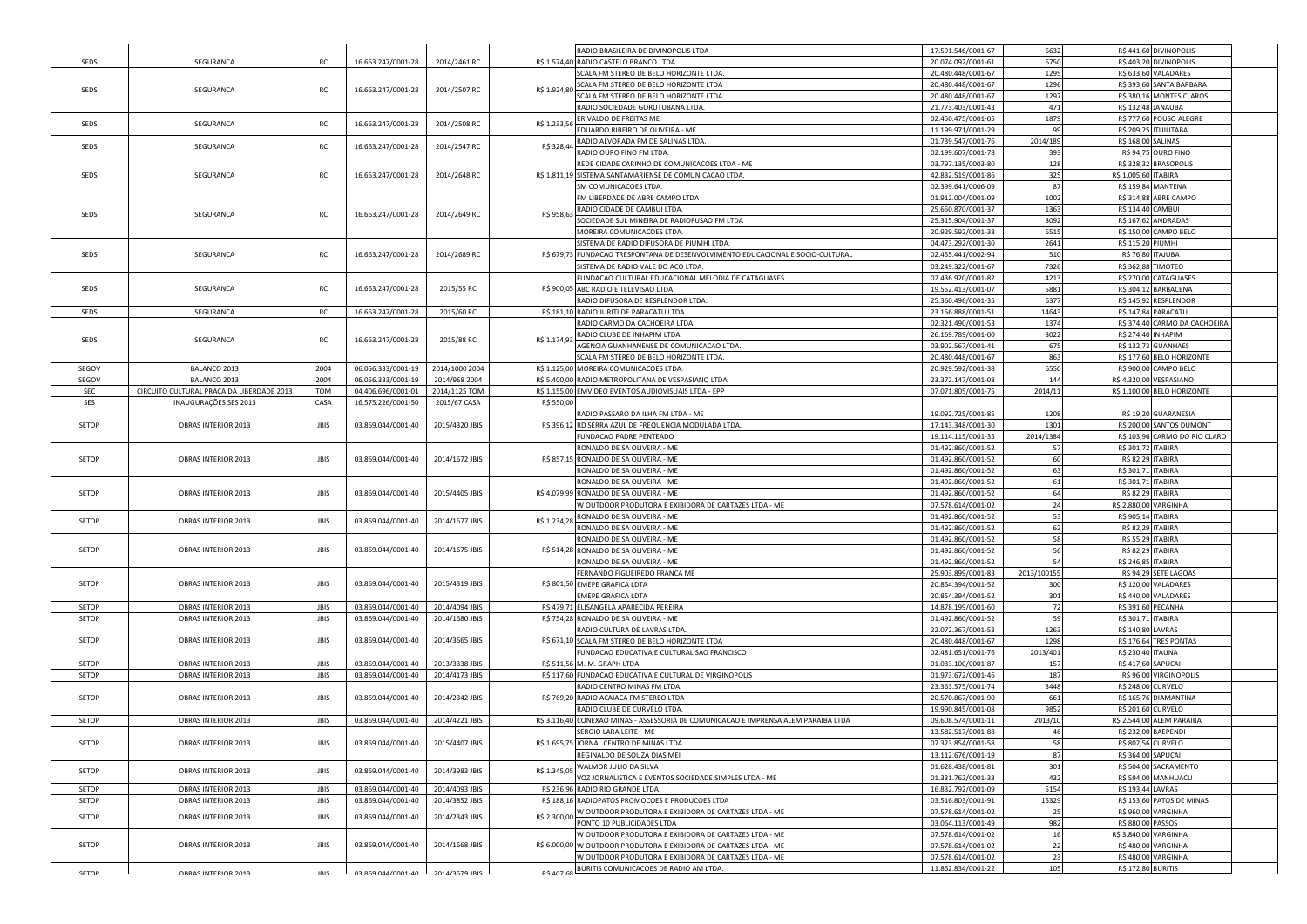| 36191        | <b>UPINY INTERNOT ZUZU</b> | ن الباد     | UU.UUU.UTTIUUUL TU | $\mathcal{L} \cup \mathcal{L} \cap \mathcal{L} \cup \mathcal{L} \cup \mathcal{L} \cup \mathcal{L} \cup \mathcal{L} \cup \mathcal{L} \cup \mathcal{L} \cup \mathcal{L} \cup \mathcal{L} \cup \mathcal{L} \cup \mathcal{L} \cup \mathcal{L} \cup \mathcal{L} \cup \mathcal{L} \cup \mathcal{L} \cup \mathcal{L} \cup \mathcal{L} \cup \mathcal{L} \cup \mathcal{L} \cup \mathcal{L} \cup \mathcal{L} \cup \mathcal{L} \cup \mathcal{L} \cup \mathcal{L} \cup \mathcal{L} \cup \mathcal{$ | $n\psi$ and $n\psi$ | RADIO E TV SUCESSO LTDA                                                                    | 02.393.101/0001-03                       | 418          | R\$ 160,00 SANTA JULIANA                       |  |
|--------------|----------------------------|-------------|--------------------|----------------------------------------------------------------------------------------------------------------------------------------------------------------------------------------------------------------------------------------------------------------------------------------------------------------------------------------------------------------------------------------------------------------------------------------------------------------------------------------|---------------------|--------------------------------------------------------------------------------------------|------------------------------------------|--------------|------------------------------------------------|--|
| SETOP        | OBRAS INTERIOR 2013        | <b>JBIS</b> | 03.869.044/0001-40 | 2014/1701 JBIS                                                                                                                                                                                                                                                                                                                                                                                                                                                                         | R\$ 436,94          | RADIO EMBOABAS DE MINAS GERAIS LTDA - EPP                                                  | 17.753.344/0001-74                       | 117          | R\$ 176,00 SANTA CRUZ DE MINAS                 |  |
|              |                            |             |                    |                                                                                                                                                                                                                                                                                                                                                                                                                                                                                        |                     | RADIO CLUBE DE GUAXUPE LTDA                                                                | 20.771.754/0001-52                       | 1181         | R\$ 173,55 GUAXUPE                             |  |
|              |                            |             |                    |                                                                                                                                                                                                                                                                                                                                                                                                                                                                                        |                     | W OUTDOOR PRODUTORA E EXIBIDORA DE CARTAZES LTDA - ME                                      | 07.578.614/0001-02                       | 19           | R\$ 480,00 VARGINHA                            |  |
| SETOP        | OBRAS INTERIOR 2013        | JBIS        | 03.869.044/0001-40 | 2014/1667 JBIS                                                                                                                                                                                                                                                                                                                                                                                                                                                                         |                     | R\$ 4.550,00 W OUTDOOR PRODUTORA E EXIBIDORA DE CARTAZES LTDA - ME                         | 07.578.614/0001-02                       | 21           | R\$ 960,00 VARGINHA                            |  |
|              |                            |             |                    |                                                                                                                                                                                                                                                                                                                                                                                                                                                                                        |                     | W OUTDOOR PRODUTORA E EXIBIDORA DE CARTAZES LTDA - ME                                      | 07.578.614/0001-02                       | 26           | R\$ 2.200,00 VARGINHA                          |  |
| SETOP        | OBRAS INTERIOR 2013        | <b>JBIS</b> | 03.869.044/0001-40 | 2014/3972 JBIS                                                                                                                                                                                                                                                                                                                                                                                                                                                                         |                     | R\$ 573,10 ASM COMUNICACAO LTDA                                                            | 04.941.750/0001-19                       | 461          | R\$ 467,84 TAIOBEIRAS                          |  |
| SETOP        | OBRAS INTERIOR 2013        | <b>JBIS</b> | 03.869.044/0001-40 | 2014/3993 JBIS                                                                                                                                                                                                                                                                                                                                                                                                                                                                         | R\$ 504,50          | RADIO SOCIEDADE CARATINGA LTDA.                                                            | 19.317.973/0001-87                       | 22           | R\$ 328,32 CARATINGA                           |  |
|              |                            |             |                    |                                                                                                                                                                                                                                                                                                                                                                                                                                                                                        |                     | REDE CIDADE CARINHO DE COMUNICACOES LTDA - ME                                              | 03.797.135/0003-80                       | 81           | R\$ 83,52 BRASOPOLIS                           |  |
|              |                            |             |                    |                                                                                                                                                                                                                                                                                                                                                                                                                                                                                        |                     | ARISTEU FRANCISCO CHAGAS FILHO                                                             | 09.527.790/0001-32                       | 1213         | R\$ 684,00 JANUARIA                            |  |
| SETOP        | OBRAS INTERIOR 2013        | JBIS        | 03.869.044/0001-40 | 2014/3853 JBIS                                                                                                                                                                                                                                                                                                                                                                                                                                                                         |                     | R\$ 2.278,99 MACHADO & KIKUCHI COMUNICACAO INTEGRADA LTDA.                                 | 00.798.200/0001-31                       | 2014/12      | R\$ 694,80 ARAXA                               |  |
|              |                            |             |                    |                                                                                                                                                                                                                                                                                                                                                                                                                                                                                        |                     | JOSE ARAUJO FILHO E CIA LTDA                                                               | 10.637.389/0001-34                       | 34           | R\$ 602,00 CARMO DO PARANAIBA                  |  |
| SETOP        | OBRAS INTERIOR 2013        | <b>JBIS</b> | 03.869.044/0001-40 | 2014/4154 JBIS                                                                                                                                                                                                                                                                                                                                                                                                                                                                         |                     | R\$ 3.116,40 MG PRODUCOES LTDA. - ME                                                       | 14.633.616/0001-04                       | 2014/37      | R\$ 2.544,00 ALEM PARAIBA                      |  |
|              | FEBRE AFTOSA 2013          |             |                    |                                                                                                                                                                                                                                                                                                                                                                                                                                                                                        |                     | RADIO EDUCACIONAL E CULTURAL DE UBERLANDIA LTDA - EPP                                      | 25.638.206/0001-72                       | 1780         | R\$ 881,28<br><b>UBERLANDIA</b>                |  |
| SEAPA        |                            | JBIS        | 03.869.044/0001-40 | 2014/3850 JBIS                                                                                                                                                                                                                                                                                                                                                                                                                                                                         |                     | R\$ 2.367,29 RADIO INTEGRACAO DE CARMO DO PARANAIBA LTDA - ME                              | 20.258.372/0001-20                       | 5621         | R\$ 691,20 CARMO DO PARANAIBA                  |  |
|              |                            |             |                    |                                                                                                                                                                                                                                                                                                                                                                                                                                                                                        |                     | MOREIRA COMUNICACOES LTDA                                                                  | 20.929.592/0001-38<br>19.092.725/0001-85 | 6509<br>1204 | R\$ 360,00 CAMPO BELO<br>R\$ 288,00 GUARANESIA |  |
| SEAPA        | FEBRE AFTOSA 2013          | <b>JBIS</b> | 03.869.044/0001-40 | 2014/3662 JBIS                                                                                                                                                                                                                                                                                                                                                                                                                                                                         |                     | RADIO PASSARO DA ILHA FM LTDA - ME<br>R\$ 1.764,00 RADIO IMIGRANTES LTDA.                  | 23.123.680/0001-36                       | 1315         | R\$ 576,00 TEOFILO OTONI                       |  |
|              |                            |             |                    |                                                                                                                                                                                                                                                                                                                                                                                                                                                                                        |                     | RADIO PROGRESSO DO MUCURI LTDA                                                             | 18.844.563/0001-21                       | 694          | R\$ 576,00 TEOFILO OTONI                       |  |
|              |                            |             |                    |                                                                                                                                                                                                                                                                                                                                                                                                                                                                                        |                     | RADIO CARMO DA CACHOEIRA LTDA.                                                             | 02.321.490/0001-53                       | 1490         | R\$ 576,00 CARMO DA CACHOEIRA                  |  |
| SEAPA        | FEBRE AFTOSA 2013          | JBIS        | 03.869.044/0001-40 | 2014/3830 JBIS                                                                                                                                                                                                                                                                                                                                                                                                                                                                         |                     | R\$ 1.881,60 RADIO ITAGUARA LTDA                                                           | 02.549.290/0001-52                       | 345          | R\$ 268,80 ITAGUARA                            |  |
|              |                            |             |                    |                                                                                                                                                                                                                                                                                                                                                                                                                                                                                        |                     | <b>GLOBAL COMUNICACAO LTDA</b>                                                             | 25.705.492/0001-41                       | 5768         | R\$ 691,20 FORMIGA                             |  |
|              |                            |             |                    |                                                                                                                                                                                                                                                                                                                                                                                                                                                                                        |                     | FUNDACAO EDUCACIONAL E CULTURAL 'PROFESSOR ROULIEN RIBEIRO LIMA'                           | 06.540.654/0001-94                       | 2013/112     | R\$ 324,00 ARCOS                               |  |
| SEAPA        | FEBRE AFTOSA 2013          | JBIS        | 03.869.044/0001-40 | 2014/3681 JBIS                                                                                                                                                                                                                                                                                                                                                                                                                                                                         | R\$ 1.102,50        | RADIO GLOBO DE SI¿%O PAULO LTDA.                                                           | 43.924.497/0001-47                       | 7368         | R\$ 576,00 SAO PAULO                           |  |
|              |                            |             |                    |                                                                                                                                                                                                                                                                                                                                                                                                                                                                                        |                     | FUNDACAO EDUCATIVA E CULTURAL DO ALTO PARANAIBA                                            | 23.089.402/0001-00                       | 1923         | R\$ 672,00 PATOS DE MINAS                      |  |
| SEAPA        | FEBRE AFTOSA 2013          | <b>JBIS</b> | 03.869.044/0001-40 | 2014/3663 JBIS                                                                                                                                                                                                                                                                                                                                                                                                                                                                         |                     | R\$ 2.398,09 ABC RADIO E TELEVISAO LTDA                                                    | 19.552.413/0001-07                       | 5004         | R\$ 718,85 BARBACENA                           |  |
|              |                            |             |                    |                                                                                                                                                                                                                                                                                                                                                                                                                                                                                        |                     | ABC RADIO E TELEVISAO LTDA                                                                 | 19.552.413/0001-07                       | 6053         | R\$ 566,78 BARBACENA                           |  |
| SEAPA        | FEBRE AFTOSA 2013          | <b>JBIS</b> | 03.869.044/0001-40 | 2014/4092 JBIS                                                                                                                                                                                                                                                                                                                                                                                                                                                                         |                     | R\$ 564,48 RADIO VICOSA FM LTDA - ME                                                       | 21.866.348/0001-36                       | 2014/101041  | R\$ 460,80 VICOSA                              |  |
|              |                            |             |                    |                                                                                                                                                                                                                                                                                                                                                                                                                                                                                        |                     | RADIO BOM SUCESSO LTDA.                                                                    | 26.069.039/0001-59                       | 1697         | R\$ 42,62 MINAS NOVAS                          |  |
| SEAPA        | FEBRE AFTOSA 2013          | JBIS        | 03.869.044/0001-40 | 2014/4034 JBIS                                                                                                                                                                                                                                                                                                                                                                                                                                                                         |                     | R\$ 1.295,83 RADIO SOCIEDADE MURIAE LTDA.                                                  | 22.783.195/0001-26                       | 5717         | R\$ 518,40 MURIAE                              |  |
|              |                            |             |                    |                                                                                                                                                                                                                                                                                                                                                                                                                                                                                        |                     | RADIO CENTENARIO FM LTDA.                                                                  | 25.793.563/0001-05                       | 6788         | R\$ 496,80 FRUTAL                              |  |
|              |                            |             | 03.869.044/0001-40 |                                                                                                                                                                                                                                                                                                                                                                                                                                                                                        |                     | UNDACAO JOSE BONIFACIO LAFAYETTE DE ANDRADA                                                | 19.559.012/0008-55                       | 2013/333     | R\$ 805,23 BARBACENA                           |  |
| SEAPA        | FEBRE AFTOSA 2013          | JBIS        |                    | 2014/4058 JBIS                                                                                                                                                                                                                                                                                                                                                                                                                                                                         | R\$ 1.401,93        | RADIO E TV SUCESSO LTDA                                                                    | 02.393.101/0001-03                       | 978          | R\$ 339,20 SANTA JULIANA                       |  |
| SEAPA        | FEBRE AFTOSA 2013          | <b>JBIS</b> |                    |                                                                                                                                                                                                                                                                                                                                                                                                                                                                                        | R\$ 984,3:          | SISTEMA CALMETO DE RADIODIFUSAO E COMUNICACAO LTDA.                                        | 09.276.477/0001-79                       | 2289         | R\$ 361,92 BARBACENA                           |  |
|              |                            |             | 03.869.044/0001-40 | 2014/4059 JBIS                                                                                                                                                                                                                                                                                                                                                                                                                                                                         |                     | FUNDACAO ODILON REZENDE ANDRADE                                                            | 03.155.281/0001-40                       | 748          | R\$ 441,60 TRES CORACOES                       |  |
| SEAPA        | FEBRE AFTOSA 2013          | <b>JBIS</b> | 03.869.044/0001-40 | 2014/2820 JBIS                                                                                                                                                                                                                                                                                                                                                                                                                                                                         | R\$ 3.704,40        | <b>ORNAL DAS GERAIS LTDA - ME</b>                                                          | 13.683.661/0001-00                       | 100070       | R\$ 1.117,44 CARATINGA                         |  |
|              |                            |             |                    |                                                                                                                                                                                                                                                                                                                                                                                                                                                                                        |                     | MIDIA ARAGUARI LTDA. - ME                                                                  | 05.779.143/0001-67                       | 133          | R\$ 1.872,00 ARAGUARI                          |  |
| SEAPA        | FEBRE AFTOSA 2013          | <b>JBIS</b> | 03.869.044/0001-40 | 2014/3380 JBIS                                                                                                                                                                                                                                                                                                                                                                                                                                                                         | R\$ 2.653,92        | RADIO SAO FRANSCISCO LTDA.                                                                 | 25.205.683/0001-44                       | 14036        | R\$ 576,00 MONTES CLAROS                       |  |
|              |                            |             |                    |                                                                                                                                                                                                                                                                                                                                                                                                                                                                                        |                     | SM COMUNICACOES LTDA                                                                       | 02.399.641/0006-09                       | 65           | R\$ 1.612,80 MANTENA                           |  |
|              |                            |             |                    |                                                                                                                                                                                                                                                                                                                                                                                                                                                                                        |                     | SISTEMA CANCELLA DE COMUNICACAO LTDA.                                                      | 21.310.917/0001-62                       | 7916         | R\$ 403,20<br><b>ITUIUTABA</b>                 |  |
| SEAPA        | FEBRE AFTOSA 2013          | JBIS        | 03.869.044/0001-40 | 2014/3679 JBIS                                                                                                                                                                                                                                                                                                                                                                                                                                                                         |                     | R\$ 2.046,24 SCALA FM STEREO DE BELO HORIZONTE LTDA.                                       | 20.480.448/0001-67                       | 831          | R\$ 576,00 DIVINO                              |  |
|              |                            |             |                    |                                                                                                                                                                                                                                                                                                                                                                                                                                                                                        |                     | RADIO CLUBE DE CURVELO LTDA                                                                | 19.990.845/0001-08                       | 9535         | R\$ 691,20 CURVELO                             |  |
|              |                            |             |                    |                                                                                                                                                                                                                                                                                                                                                                                                                                                                                        |                     | BURITIS COMUNICACOES DE RADIO AM LTDA.                                                     | 11.862.834/0001-22                       | 104          | R\$ 518,40 BURITIS                             |  |
| SEAPA        | FEBRE AFTOSA 2013          | JBIS        | 03.869.044/0001-40 | 2014/3682 JBIS                                                                                                                                                                                                                                                                                                                                                                                                                                                                         |                     | R\$ 2.575,44 RADIO BANDEIRANTES DE ARAGUARI LTDA                                           | 20.672.507/0001-07                       | 4625         | R\$ 1.132,80 ARAGUARI                          |  |
|              |                            |             |                    |                                                                                                                                                                                                                                                                                                                                                                                                                                                                                        |                     | RADIO SOCIEDADE PONTE NOVA LTDA.                                                           | 23.803.356/0001-69                       | 8369         | R\$ 451,20 PONTE NOVA                          |  |
| SEAPA        | FEBRE AFTOSA 2013          | <b>JBIS</b> | 03.869.044/0001-40 | 2014/3683 JBIS                                                                                                                                                                                                                                                                                                                                                                                                                                                                         |                     | RADIO JORNAL CIDADE DE JUIZ DE FORA LTDA.<br>R\$ 2.084,46 RADIO PLANALTO DE PERDIZES LTDA. | 25.929.621/0001-85                       | 201<br>205   | R\$ 604,80 JUIZ DE FORA                        |  |
|              |                            |             |                    |                                                                                                                                                                                                                                                                                                                                                                                                                                                                                        |                     | RADIO JORNAL CIDADE DE JUIZ DE FORA LTDA.                                                  | 20.751.657/0001-06                       | 7390         | R\$ 254,40 PERDIZES<br>R\$ 842,40 JUIZ DE FORA |  |
|              |                            |             |                    |                                                                                                                                                                                                                                                                                                                                                                                                                                                                                        |                     | RADIO MONTES CLAROS LTDA.                                                                  | 25.929.621/0001-85<br>19.777.853/0001-62 | 11557        | R\$ 466,40 MONTES CLAROS                       |  |
| SEAPA        | FEBRE AFTOSA 2013          | <b>JBIS</b> | 03.869.044/0001-40 | 2014/3757 JBIS                                                                                                                                                                                                                                                                                                                                                                                                                                                                         | R\$ 1.207,36        | RADIO MONTES CLAROS LTDA.                                                                  | 19.777.853/0001-62                       | 11963        | R\$ 519,20 MONTES CLAROS                       |  |
|              |                            |             |                    |                                                                                                                                                                                                                                                                                                                                                                                                                                                                                        |                     | SISTEMA DE COMUNICACAO ALVORADA LTDA.                                                      | 03.018.311/0001-76                       | 1762         | R\$ 1.152,00 IPATINGA                          |  |
| SEAPA        | FEBRE AFTOSA 2013          | <b>JBIS</b> | 03.869.044/0001-40 | 2014/3806 JBIS                                                                                                                                                                                                                                                                                                                                                                                                                                                                         | R\$ 2.313,19        | HF JUVENTUDE FM LTDA.                                                                      | 21.188.750/0001-09                       | 51           | R\$ 736,32 ALEM PARAIBA                        |  |
|              |                            |             |                    |                                                                                                                                                                                                                                                                                                                                                                                                                                                                                        |                     | FUND. EDUC. E CULT. PROF. NERIA COELHO GUIMARAES                                           | 02.294.543/0001-94                       | 509          | R\$ 396,48 GUANHAES                            |  |
| SEAPA        | FEBRE AFTOSA 2013          | <b>JBIS</b> | 03.869.044/0001-40 | 2014/3827 JBIS                                                                                                                                                                                                                                                                                                                                                                                                                                                                         |                     | R\$ 3.119,92 RADIO BANDEIRANTES DE ARAGUARI LTDA                                           | 20.672.507/0001-07                       | 5144         | R\$ 1.113,60 ARAGUARI                          |  |
|              |                            |             |                    |                                                                                                                                                                                                                                                                                                                                                                                                                                                                                        |                     | RADIO SOCIEDADE CARATINGA LTDA                                                             | 19.317.973/0001-87                       | 564          | R\$ 1.036,80 CARATINGA                         |  |
|              |                            |             |                    |                                                                                                                                                                                                                                                                                                                                                                                                                                                                                        |                     | UNDACAO ODILON REZENDE ANDRADE                                                             | 03.155.281/0001-40                       | 1003         | R\$ 576,00 TRES CORACOES                       |  |
| SEAPA        | FEBRE AFTOSA 2013          | <b>JBIS</b> | 03.869.044/0001-40 | 2014/3828 JBIS                                                                                                                                                                                                                                                                                                                                                                                                                                                                         |                     | R\$ 1.829,65 SOCIEDADE JANAUBENSE DE RADIODIFUSAO LTDA.                                    | 23.396.435/0001-00                       | 1082         | R\$ 364,64 JANAUBA                             |  |
|              |                            |             |                    |                                                                                                                                                                                                                                                                                                                                                                                                                                                                                        |                     | FUNDACAO EDUCATIVA E CULTURAL SAO FRANCISCO                                                | 02.481.651/0001-76                       | 2013/377     | R\$ 552,96<br>TAUNA                            |  |
|              |                            |             |                    |                                                                                                                                                                                                                                                                                                                                                                                                                                                                                        |                     | OTENZI COMUNICACOES LTDA                                                                   | 02.403.659/0004-67                       | 414          | R\$ 547,20 CENTRALINA                          |  |
|              |                            |             |                    |                                                                                                                                                                                                                                                                                                                                                                                                                                                                                        |                     | UND. EDUC. E CULT. PROF. NERIA COELHO GUIMARAES                                            | 02.294.543/0001-94                       | 629          | R\$ 396,48 GUANHAES                            |  |
| <b>SEAPA</b> | FEBRE AFTOSA 2013          | <b>JBIS</b> | 03.869.044/0001-40 | 2014/3829 JBIS                                                                                                                                                                                                                                                                                                                                                                                                                                                                         |                     | R\$ 1.764,58 RADIO ACAIACA FM STEREO LTDA                                                  | 20.570.867/0001-90                       | 635          | R\$ 496,80 DIAMANTINA                          |  |
|              |                            |             |                    |                                                                                                                                                                                                                                                                                                                                                                                                                                                                                        |                     | SCALA FM STEREO DE BELO HORIZONTE LTDA.                                                    | 20.480.448/0001-67                       | 1314         | R\$ 449,28 BURITIS                             |  |
| SEAPA        | FEBRE AFTOSA 2013          | <b>JBIS</b> | 03.869.044/0001-40 | 2014/3831 JBIS                                                                                                                                                                                                                                                                                                                                                                                                                                                                         |                     | R\$ 1.395,12 RADIO DIVINAL FM LTDA.                                                        | 21.639.455/0001-21                       | 1537         | R\$ 432,00 FORMIGA                             |  |
|              |                            |             |                    |                                                                                                                                                                                                                                                                                                                                                                                                                                                                                        |                     | RADIO TROPICAL DE DIONISIO LTDA.                                                           | 23.875.511/0001-52                       | 7389         | <b>R\$ 257.60 DIONISIO</b>                     |  |
| SEAPA        | FEBRE AFTOSA 2013          | <b>JBIS</b> | 03.869.044/0001-40 | 2014/3851 JBIS                                                                                                                                                                                                                                                                                                                                                                                                                                                                         | R\$ 1.234,80        | RADIO CARMO DA CACHOEIRA LTDA.                                                             | 02.321.490/0001-53                       | 1487         | R\$ 576,00 CARMO DA CACHOEIRA                  |  |
|              |                            |             |                    |                                                                                                                                                                                                                                                                                                                                                                                                                                                                                        |                     | UNDACAO NOSSA SENHORA DAS DORES                                                            | 01.278.825/0001-35                       | 304          | R\$ 432,00 DORES DO INDAIA                     |  |
| SEAPA        | FEBRE AFTOSA 2013          | <b>JBIS</b> | 03.869.044/0001-40 | 2014/3854 JBIS                                                                                                                                                                                                                                                                                                                                                                                                                                                                         | R\$ 901,99          | HF JUVENTUDE FM LTDA.                                                                      | 21.188.750/0001-09                       | 4777         | R\$ 736,32 ALEM PARAIBA                        |  |
| SEAPA        | FEBRE AFTOSA 2013          | <b>JBIS</b> | 03.869.044/0001-40 | 2014/3857 JBIS                                                                                                                                                                                                                                                                                                                                                                                                                                                                         |                     | R\$ 470,40 ASSOC. COMUNIT. DE RADIODIFUSAO DO BAIRRO VILA STA BRANCA                       | 03.233.501/0001-06                       | 122          | R\$ 384,00 RIBEIRAO DAS NEVES                  |  |
|              |                            |             |                    |                                                                                                                                                                                                                                                                                                                                                                                                                                                                                        |                     | ESTUDIO DIGITAL LTDA - ME                                                                  | 01.873.715/0001-11                       | 1992         | R\$ 86,40 DIVINOPOLIS                          |  |
|              |                            |             |                    |                                                                                                                                                                                                                                                                                                                                                                                                                                                                                        |                     | UNDACAO CULTURAL DO MUNICIPIO DE VARGINHA                                                  | 18.987.735/0001-16                       | 282          | R\$ 192,00 VARGINHA                            |  |
| SEAPA        | FEBRE AFTOSA 2013          | <b>JBIS</b> | 03.869.044/0001-40 | 2014/3861 JBIS                                                                                                                                                                                                                                                                                                                                                                                                                                                                         |                     | R\$ 1.485,87 EMISSORAS SANTA CRUZ RADIO E TELEVISAO LTDA.                                  | 18.416.750/0001-04                       | 3051         | R\$ 934,56 PARA DE MINAS                       |  |
|              |                            |             |                    |                                                                                                                                                                                                                                                                                                                                                                                                                                                                                        |                     | UNDACAO NOSSA SENHORA DAS DORES                                                            | 01.278.825/0001-35                       | 247          | R\$ 432,00 DORES DO INDAIA                     |  |
| SEAPA        | FEBRE AFTOSA 2013          | <b>JBIS</b> | 03.869.044/0001-40 | 2014/3862 JBIS                                                                                                                                                                                                                                                                                                                                                                                                                                                                         |                     | R\$ 1,415,90 RADIO RIO GRANDE LTDA.                                                        | 16.832.792/0001-09                       | 5048         | R\$ 723,84 LAVRAS                              |  |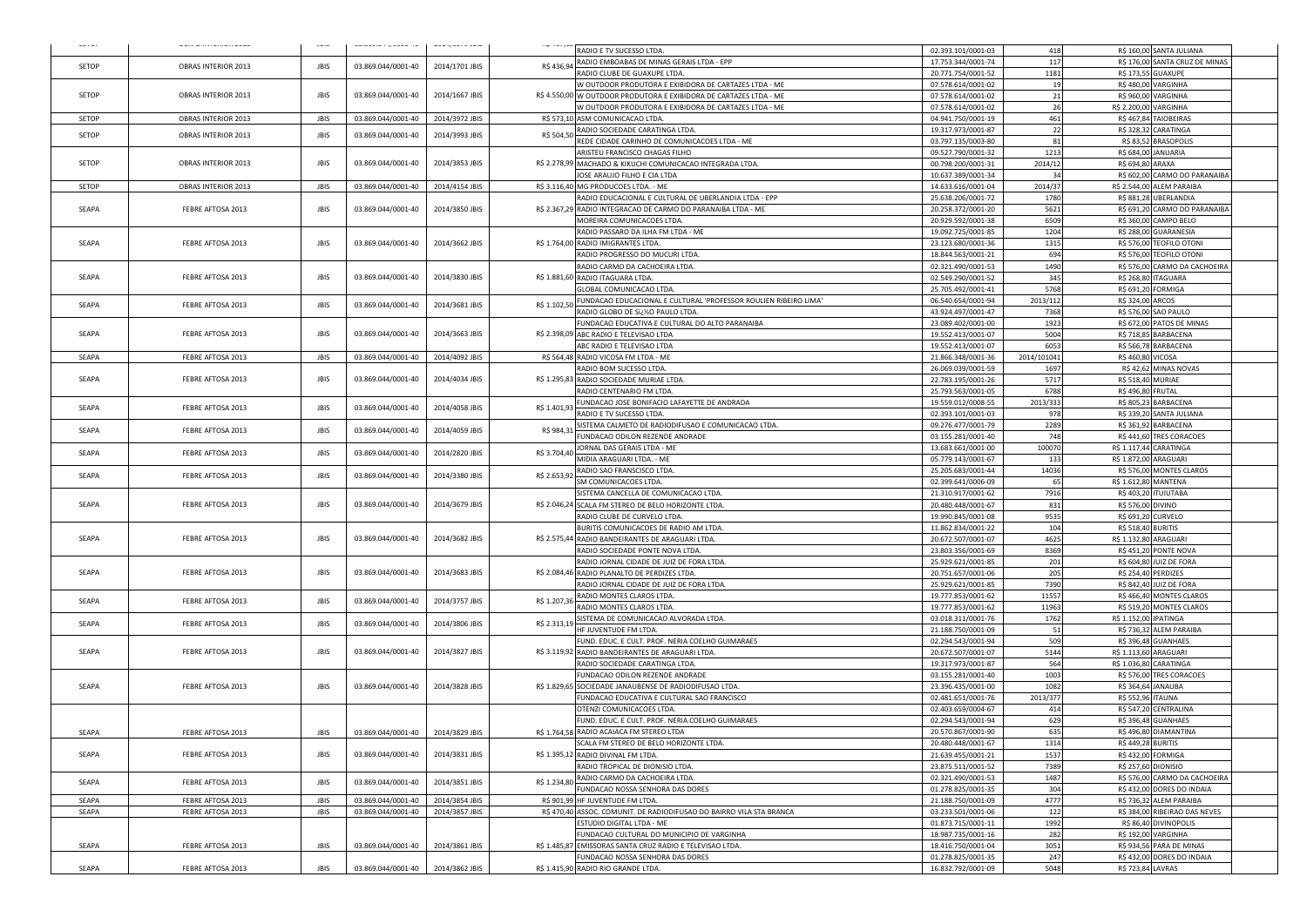| SEAPA        | FEBRE AFTOSA 2013          | <b>JBIS</b> | 03.869.044/0001-40 | 2014/3984 JBIS |              | R\$ 3.458,62 EDITORA E GRAFICA VALE DO ACO LTDA                      | 06.814.502/0001-32 | 2013/100009 | R\$ 2.823,36 IPATINGA |                             |  |
|--------------|----------------------------|-------------|--------------------|----------------|--------------|----------------------------------------------------------------------|--------------------|-------------|-----------------------|-----------------------------|--|
|              |                            |             |                    |                |              | RADIO CLUBE DE NEPOMUCENO LTDA                                       | 22.888.333/0001-31 | 1964        |                       | R\$ 156,80 NEPOMUCENO       |  |
| SEAPA        | FEBRE AFTOSA 2013          | <b>JBIS</b> | 03.869.044/0001-40 | 2014/3998 JBIS |              | R\$ 2.110,42 RADIO VANGUARDA FM                                      | 18.239.996/0001-58 | 2470        |                       | R\$ 920,87 VARGINHA         |  |
|              |                            |             |                    |                |              | RADIO SOCIEDADE MURIAE LTDA                                          | 22.783.195/0001-26 | 5718        | R\$ 645,12            | <b>MURIAE</b>               |  |
| SEAPA        | FEBRE AFTOSA 2013          | <b>JBIS</b> | 03.869.044/0001-40 | 2014/4004 JBIS |              | R\$ 7.762,89 FUNDACAO INTERNACIONAL DE COMUNICACAO - FIC             | 05.354.891/0001-06 | 3935        |                       | R\$ 6.337,05 SAO PAULO      |  |
|              |                            |             |                    |                |              | RADIO SOCIEDADE CARATINGA LTDA                                       | 19.317.973/0001-87 | 596         | R\$ 1.036,80          | CARATINGA                   |  |
| SEAPA        | FEBRE AFTOSA 2013          | <b>JBIS</b> | 03.869.044/0001-40 | 2014/4006 JBIS |              | R\$ 4.304,16 SISTEMA FAROL DE COMUNICACAO LTDA                       | 25.384.512/0001-20 | 3860        | R\$ 1.440,00          | UIZ DE FORA                 |  |
|              |                            |             |                    |                |              | RADIO SOCIEDADE CARATINGA LTDA                                       | 19.317.973/0001-87 | 599         | R\$ 1.036,80          | <b>CARATINGA</b>            |  |
|              |                            |             |                    |                |              | RADIO INTERATIVA GOIAS MINAS LTDA.                                   | 07.194.493/0001-97 | 2901        | R\$ 509,7             | <b>TUIUTABA</b>             |  |
| SEAPA        | FEBRE AFTOSA 2013          | <b>JBIS</b> | 03.869.044/0001-40 | 2014/4057 JBIS |              | R\$ 2.669,27 RADIO RIO VERDE LTDA.                                   | 03.890.462/0001-10 | 572         | R\$ 864,00            | BAEPENDI                    |  |
|              |                            |             |                    |                |              | FUNDACAO JOSE BONIFACIO LAFAYETTE DE ANDRADA                         | 19.559.012/0008-55 | 697         | R\$ 805,2             | <b>BARBACENA</b>            |  |
|              |                            |             |                    |                |              | RADIO DIVINAL FM LTDA.                                               | 21.639.455/0002-02 | 2371        |                       | R\$ 460,80 LAGOA DA PRATA   |  |
| SEAPA        | FEBRE AFTOSA 2013          | <b>JBIS</b> | 03.869.044/0001-40 | 2014/4150 JBIS | R\$ 1.128,96 | RADIO DIVINAL FM LTDA                                                | 21.639.455/0002-02 | 2375        | R\$ 460,80            | LAGOA DA PRATA              |  |
|              |                            |             |                    |                |              | RADIO CLUBE DE ITAUNA LTDA                                           | 21.255.419/0002-45 | 13907       | R\$ 720,00            | TAUNA                       |  |
| SEAPA        | FEBRE AFTOSA 2013          | <b>JBIS</b> | 03.869.044/0001-40 | 2014/4151 JBIS |              | R\$ 1.675,80 RADIO PONTAL DO TRIANGULO MINEIRO LTDA.                 | 19.046.879/0001-30 | 597         | R\$ 288,0             | <b>TURAMA</b>               |  |
|              |                            |             |                    |                |              | MOREIRA COMUNICACOES LTDA.                                           | 20.929.592/0001-38 | 6510        | R\$ 360,00            | <b>AMPO BELO</b>            |  |
|              |                            |             |                    |                |              | FUNDACAO EDUCATIVA E CULTURAL DE VIRGINOPOLIS                        | 01.973.672/0001-46 | 185         | R\$ 288,00            | VIRGINOPOLIS                |  |
| SEAPA        | FEBRE AFTOSA 2013          | <b>JBIS</b> | 03.869.044/0001-40 | 2014/4178 JBIS | R\$ 471,70   | RADIO MONTANHEZA DE VAZANTE LTDA. - ME                               | 21.978.945/0001-52 | 6334        | R\$ 97,06             | <b>AZANTE</b>               |  |
|              |                            |             |                    |                |              | RADIO CLUBE DE NEPOMUCENO LTDA                                       | 22.888.333/0001-31 | 2128        |                       | R\$ 182,40 NEPOMUCENO       |  |
| SEAPA        | FEBRE AFTOSA 2013          | <b>JBIS</b> | 03.869.044/0001-40 | 2014/4179 JBIS | R\$ 846,72   | SISTEMA DE RADIO DIFUSORA DE PIUMHI LTDA                             | 04.473.292/0001-30 | 3224        | R\$ 508,80            | <b>IHMUI</b>                |  |
|              |                            |             |                    |                |              | FUNDACAO LESTE MINEIRO DE COMUNICACAO                                | 03.395.042/0001-67 | 4845        |                       | R\$ 155,23 VALADARES        |  |
| SEAPA        | FEBRE AFTOSA 2013          | <b>JBIS</b> | 03.869.044/0001-40 | 2014/4224 JBIS | R\$ 895,7    | RADIO TROPICAL DE TRES CORACOES LTDA - ME                            | 25.235.342/0001-11 | 68          |                       | R\$ 576,00 TRES CORACOES    |  |
|              |                            |             |                    |                |              | RD SERRA AZUL DE FREQUENCIA MODULADA LTDA.                           | 17.143.348/0001-30 | 1204        |                       | R\$ 570,00 SANTOS DUMONT    |  |
| SEAPA        | FEBRE AFTOSA 2013          | <b>JBIS</b> | 03.869.044/0001-40 | 2014/4225 JBIS | R\$ 1.152,97 | FUNDACAO TRESPONTANA DE DESENVOLVIMENTO EDUCACIONAL E SOCIO-CULTURAL | 02.455.441/0002-94 | 533         | R\$ 371,2             | <b>TAJUBA</b>               |  |
|              |                            |             |                    |                |              | RADIO CLUBE DE POUSO ALEGRE LTDA                                     | 23.948.862/0001-46 | 1440        | R\$ 1.440,0           | OUSO ALEGRE                 |  |
| SEAPA        | FEBRE AFTOSA 2013          | <b>JBIS</b> | 03.869.044/0001-40 | 2015/4316 JBIS |              | R\$ 2.169,13 FUNDACAO CULTURAL E EDUCACIONAL SANTO AFONSO            | 19.197.854/0004-80 | 2014/437    | R\$ 108,00            | CORONEL FABRICIANO          |  |
|              |                            |             |                    |                |              | RADIO ACAIACA LTDA.                                                  | 17.270.968/0002-11 | 24110       | R\$ 222,72            | OURO PRETO                  |  |
|              |                            |             |                    |                |              | R\$ 359,27 SISTEMA CALMETO DE RADIODIFUSAO E COMUNICACAO LTDA.       |                    |             |                       | R\$ 293,28 BARBACENA        |  |
| SEAPA        | SUPERAGRO 2013             | <b>JBIS</b> | 03.869.044/0001-40 | 2014/4090 JBIS |              |                                                                      | 09.276.477/0001-79 | 1944        |                       |                             |  |
|              |                            |             |                    |                |              | RADIO MANCHESTER LTDA - EPP                                          | 18.540.179/0001-35 | 13612       | R\$ 1.232,00          | UIZ DE FORA                 |  |
| SEAPA        | SUPERAGRO 2013             | <b>JBIS</b> | 03.869.044/0001-40 | 2014/3995 JBIS |              | R\$ 1.896,10 SISTEMA CANCELLA DE COMUNICACAO LTDA.                   | 21.310.917/0001-62 | 7948        |                       | R\$ 315,84 ITUIUTABA        |  |
|              |                            |             |                    |                |              | RADIO WANDER DE ANDRADE LTDA                                         | 26.290.163/0001-40 | 5317        | R\$ 384,00 BAMBUI     |                             |  |
| SEAPA        | SUPERAGRO 2013             | <b>JBIS</b> | 03.869.044/0001-40 | 2014/4174 JBIS |              | R\$ 1.033,90 SOCIEDADE TRESPONTANA DE RADIODIFUSAO LTDA.             | 21.557.194/0001-09 | 1804        |                       | R\$ 576,00 TRES PONTAS      |  |
|              |                            |             |                    |                |              | SISTEMA DE COMUNICACAO OURO VERDE LTDA.                              | 24.025.975/0001-32 | 103         | R\$ 451,2             | MANHUMIRIM                  |  |
| SEAPA        | SUPERAGRO 2013             | <b>JBIS</b> | 03.869.044/0001-40 | 2014/3996 JBIS |              | R\$ 1.230.10 RADIO SOCIEDADE MURIAE LTDA                             | 22.783.195/0001-26 | 5337        | R\$ 552,9             | MURIAE                      |  |
|              |                            |             |                    |                |              | CANAL RURAL PRODUCOES LTDA                                           | 01.815.092/0001-20 | 33          | R\$ 8.012,00          | SAO PAULO                   |  |
| SEAPA        | SUPERAGRO 2013             | <b>JBIS</b> | 03.869.044/0001-40 | 2014/4206 JBIS |              | R\$ 33.957,00 CANAL RURAL PRODUCOES LTDA                             | 01.815.092/0001-20 | 34          | R\$ 19.708,00         | SAO PAULO                   |  |
| SEAPA        | SUPERAGRO 2013             | <b>JBIS</b> | 03.869.044/0001-40 | 2014/3855 JBIS |              | R\$ 1.011,36 RADIO BEL LTDA.                                         | 03.718.562/0002-44 | 514         |                       | R\$ 825,60 OURO BRANCO      |  |
|              |                            |             |                    |                |              | RADIO SOCIEDADE GORUTUBANA LTDA.                                     | 21.773.403/0001-43 | 224         | R\$ 276,48            | ANAUBA                      |  |
| SEAPA        | SUPERAGRO 2013             | <b>JBIS</b> | 03.869.044/0001-40 | 2015/4321 JBIS |              | R\$ 889,05 RADIO VISAO LTDA                                          | 16.538.456/0001-40 | 4357        | R\$ 449,28            | PONTE NOVA                  |  |
| SEAPA        | SUPERAGRO 2013             | <b>JBIS</b> | 03.869.044/0001-40 | 2015/4322 JBIS | R\$ 687,96   | RADIO FIFOM DE ITABIRA LTDA                                          | 17.376.120/0001-90 | 11652       | R\$ 302,40            | TABIRA                      |  |
|              |                            |             |                    |                |              | RADIO SOCIEDADE PONTE NOVA LTDA                                      | 23.803.356/0001-69 | 9134        | R\$ 259,20            | ONTE NOVA                   |  |
| SEAPA        | SUPERAGRO 2013             | <b>JBIS</b> | 03.869.044/0001-40 | 2014/3673 JBIS | R\$ 1.072,51 | BURITIS COMUNICACOES DE RADIO AM LTDA.                               | 11.862.834/0001-22 | 103         | R\$ 414,7             | <b>BURITIS</b>              |  |
|              |                            |             |                    |                |              | SCALA FM STEREO DE BELO HORIZONTE LTDA                               | 20.480.448/0001-67 | 833         | R\$ 460,80            | <b>IVINO</b>                |  |
| SEAPA        | SUPERAGRO 2013             | <b>JBIS</b> | 03.869.044/0001-40 | 2014/3664 JBIS | R\$ 814,9    | SCALA FM STEREO DE BELO HORIZONTE LTDA                               | 20.480.448/0001-67 | 1291        |                       | R\$ 66,24 TRES PONTAS       |  |
|              |                            |             |                    |                |              | MULTISOM - RADIO SOCIEDADE UBAENSE LTDA                              | 25.332.503/0001-95 | 615         | R\$ 599,04            | <b>IRA</b>                  |  |
|              |                            |             |                    |                |              | RADIOPATOS PROMOCOES E PRODUCOES LTDA                                | 03.516.803/0001-91 | 14033       |                       | R\$ 360,96 PATOS DE MINAS   |  |
| SEAPA        | SUPERAGRO 2013             | <b>JBIS</b> | 03.869.044/0001-40 | 2014/3833 JBIS |              | R\$ 864,66 RADIO BOM SUCESSO LTDA                                    | 26.069.039/0001-59 | 1700        |                       | R\$ 28,42 MINAS NOVAS       |  |
|              |                            |             |                    |                |              | SOCIEDADE JANAUBENSE DE RADIODIFUSAO LTDA.                           | 23.396.435/0001-00 | 816         | R\$ 316,48            | <b>JANAUBA</b>              |  |
|              |                            |             |                    |                |              | FUNDACAO EDUCACIONAL E CULTURAL 'PROFESSOR ROULIEN RIBEIRO LIMA'     | 06.540.654/0001-94 | 113         | R\$ 237,60            | ARCOS                       |  |
| SEAPA        | SUPERAGRO 2013             | <b>JBIS</b> | 03.869.044/0001-40 | 2014/3834 JBIS |              | R\$ 1.299,76 RADIO ACAIACA LTDA.                                     | 17.270.968/0002-11 | 22260       | R\$ 360,96            | <b>DURO PRETO</b>           |  |
|              |                            |             |                    |                |              | RADIO PONTAL DE ITABIRA LTDA                                         | 22.291.348/0001-18 | 9025        | R\$ 462,48            | TABIRA                      |  |
| SEAPA        | SUPERAGRO 2013             | <b>JBIS</b> | 03.869.044/0001-40 | 2014/3979 JBIS |              | R\$ 1.411,20 SISTEMA FAROL DE COMUNICACAO LTDA.                      | 25.384.512/0001-20 | 3861        | R\$ 1.152,00          | UIZ DE FORA                 |  |
| SEAPA        | SUPERAGRO 2013             | JBIS        | 03.869.044/0001-40 | 2014/4061 JBIS |              | R\$ 536,26 LIDER RADIO E TELEVISAO LTDA.                             | 54.839.998/0005-75 | 1378        | R\$ 437,76            | UBERLANDIA                  |  |
|              |                            |             |                    |                |              | SISTEMA SANTAMARIENSE DE COMUNICACAO LTDA.                           | 42.832.519/0001-86 | 1544        | R\$ 875,5             | TABIRA                      |  |
|              |                            |             |                    |                |              | RADIO BRASILEIRA DE DIVINOPOLIS LTDA                                 | 17.591.546/0001-67 | 5165        | R\$ 1.059,84          | <b>DIVINOPOLIS</b>          |  |
| SEAPA        | SUPERAGRO 2013             | <b>JBIS</b> | 03.869.044/0001-40 | 2014/449 JBIS  |              | R\$ 2.751,83 RADIO TORRE FM LTDA                                     | 25.661.646/0001-40 | 5945        | R\$ 311,04            | <b>JANAUBA</b>              |  |
|              |                            |             |                    |                |              | RADIO DIVINAL FM LTDA                                                | 21.639.455/0001-21 | 1541        | R\$ 345,60            | ORMIGA                      |  |
|              |                            |             |                    |                |              | RADIO DIVINAL FM LTDA                                                | 21.639.455/0002-02 | 2380        | R\$ 368,64            | AGOA DA PRATA               |  |
| SEAPA        | SUPERAGRO 2013             | <b>JBIS</b> | 03.869.044/0001-40 | 2014/3835 JBIS |              | R\$ 2.026.44 RADIO TEOFILO OTONI LTDA.                               | 25.105.636/0001-29 | 7711        | R\$ 940,00            | <b>FEOFILO OTONI</b>        |  |
| SEAPA        | SUPERAGRO 2013             | <b>JBIS</b> | 03.869.044/0001-40 | 2014/3680 JBIS |              | R\$ 517,44 SOCIEDADE E RADIO CARANDAI LTDA.                          | 21.898.739/0001-32 | 2013/187    | R\$422,40             | <b>CARANDAI</b>             |  |
| SEAPA        | SUPERAGRO 2013             | <b>JBIS</b> | 03.869.044/0001-40 | 2014/3758 JBIS | R\$ 1.367,10 | RADIO JORNAL CIDADE DE JUIZ DE FORA LTDA                             | 25.929.621/0001-85 | 7396        | R\$ 799,2             | <b>JIZ DE FORA</b>          |  |
|              |                            |             |                    |                |              | RADIO GLOBO DE S�O PAULO LTDA.                                       | 43.924.497/0001-47 | 7398        |                       | R\$ 316,80 SAO PAULO        |  |
| <b>SEAPA</b> | SUPERAGRO 2013             | <b>JBIS</b> | 03.869.044/0001-40 | 2014/4218 JBIS |              | R\$ 563,50 RD SERRA AZUL DE FREQUENCIA MODULADA LTDA.                | 17.143.348/0001-30 | 1211        |                       | R\$ 460,00 SANTOS DUMONT    |  |
| SEE          | CADASTRAMENTO ESCOLAR 2014 | <b>TOM</b>  | 04.406.696/0001-01 | 2015/156 TOM   |              | R\$ 405.00 RADIO CENTENARIO FM LTDA.                                 | 25.793.563/0001-05 | 7361        | R\$ 324,00 FRUTAL     |                             |  |
| SEE          | CADASTRAMENTO ESCOLAR 2014 | <b>TOM</b>  | 04.406.696/0001-01 | 2015/388 TOM   |              | RADIO JORNAL CIDADE DE JUIZ DE FORA LTDA.                            | 25.929.621/0001-85 | 7530        |                       | R\$ 129,60 JUIZ DE FORA     |  |
|              |                            |             |                    |                |              | R\$ 943.83 RADIO CULTURA DE UBERLANDIA LTDA.                         | 25.630.013/0001-75 | 7656        |                       | R\$ 625,46 UBERLANDIA       |  |
| SEE          | CADASTRAMENTO ESCOLAR 2014 | TOM         | 04.406.696/0001-01 | 2015/583 TOM   |              | R\$ 4.648.34 REDE PLANETA DE COMUNICACOES LTDA                       | 07.939.529/0001-14 | 1978        |                       | R\$ 3.794,56 BELO HORIZONTE |  |
| SEE          | CADASTRAMENTO ESCOLAR 2014 | <b>TOM</b>  | 04.406.696/0001-01 | 2014/3780 TOM  |              | R\$ 313,20 RADIO MERIDIONAL LTDA.                                    | 26.162.859/0001-90 | 615         |                       | R\$ 250,56 UBERABA          |  |
| SEE          | CADASTRAMENTO ESCOLAR 2014 | <b>TOM</b>  | 04.406.696/0001-01 | 2014/3908 TOM  |              | R\$ 5.082,00 REDE PLANETA DE COMUNICACOES LTDA                       | 07.939.529/0001-14 | 1959        |                       | R\$ 4.065,60 BELO HORIZONTE |  |
|              |                            |             |                    |                |              | RADIO MONTES CLAROS LTDA.                                            | 19.777.853/0001-62 | 11559       |                       | R\$ 501,60 MONTES CLAROS    |  |
| SES          | <b>GRIPE 2013</b>          | CASA        | 16.575.226/0001-50 | 2015/32 CASA   |              | R\$ 1.339,80 RADIO INTERATIVA GOIAS MINAS LTDA.                      | 07.194.493/0001-97 | 2172        |                       | R\$ 570,24 ITUIUTABA        |  |
| SEDRU        | INAUGURACOES COHAB 2013    | RC          | 16.663.247/0001-28 | 2015/59 RC     |              | R\$ 360,00 RADIO RIO VERDE LTDA.                                     | 03.890.462/0001-10 | 495         |                       | R\$ 288,00 BAEPENDI         |  |
| SEDRU        | INAUGURACOES COHAB 2013    | RC          | 16.663.247/0001-28 | 2014/2519 RC   |              | R\$ 510,40 ELISANGELA APARECIDA PEREIRA                              | 14.878.199/0001-60 | 67          |                       | R\$ 408,32 PECANHA          |  |

3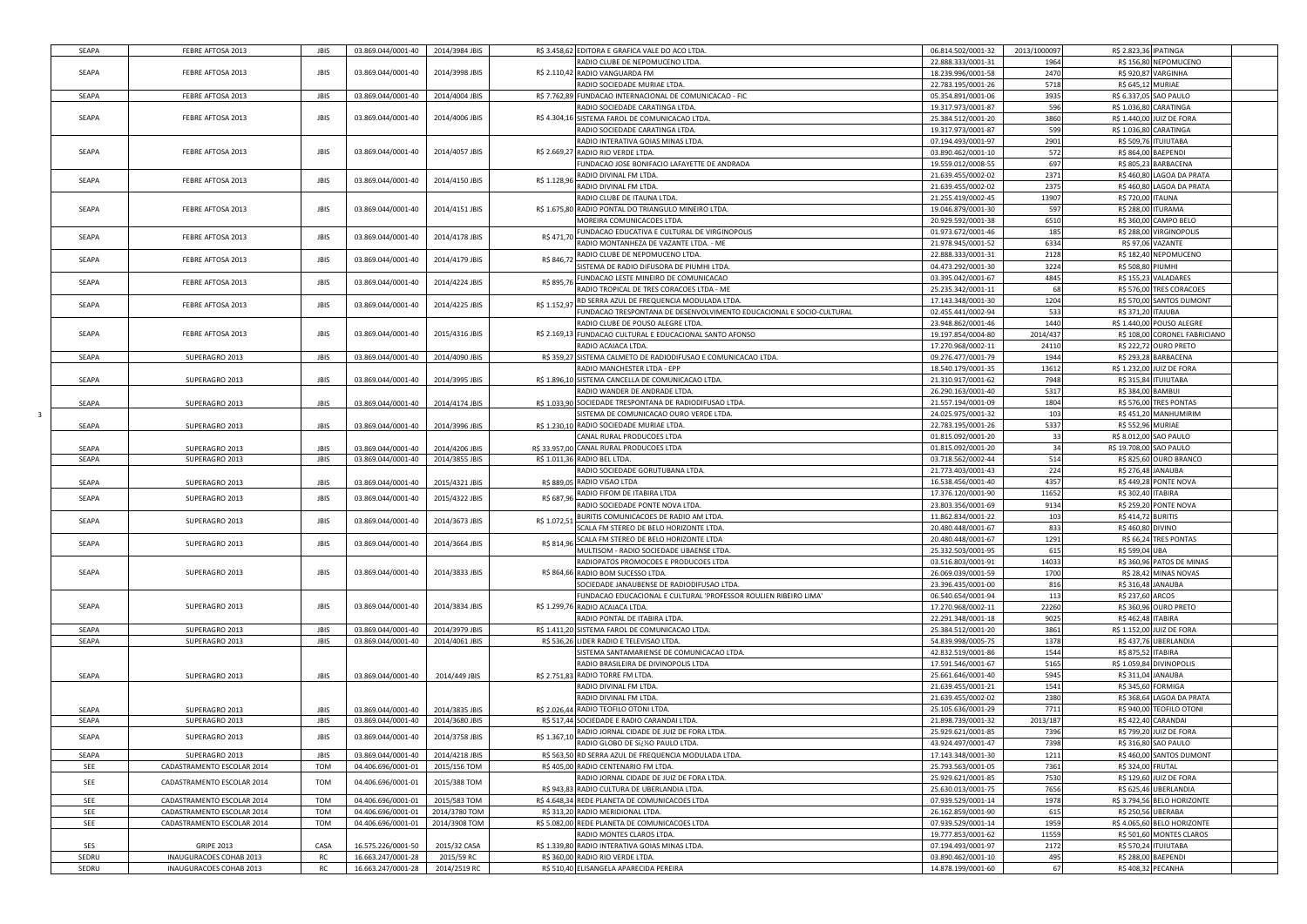|               |                                       |                            |                                                         |                | JF EMPRESA JORNALISTICA E PROMOCOES LTDA.                                           | 41.772.468/0001-81                       | 20071             |                      | R\$ 1.470,00 SETE LAGOAS      |                                                      |
|---------------|---------------------------------------|----------------------------|---------------------------------------------------------|----------------|-------------------------------------------------------------------------------------|------------------------------------------|-------------------|----------------------|-------------------------------|------------------------------------------------------|
| SEE           | INAUGURACAO ESCOLAS 2013              | <b>TOM</b>                 | 04.406.696/0001-01                                      | 2013/3414 TOM  | R\$ 2.761,50<br>OSE ANTONIO ZANELA DE MOURA                                         | 18.022.758/0001-96                       | 29                |                      | R\$ 739,20 CATAGUASES         |                                                      |
| SEAPA         | VAZIO SANITARIO 2013                  | <b>JBIS</b>                | 03.869.044/0001-40                                      | 2015/4323 JBIS | R\$ 159,93 RADIO DIVINAL FM LTDA.                                                   | 21.639.455/0002-02                       | 2373              |                      | R\$ 159,93 LAGOA DA PRATA     |                                                      |
| SEAPA         | VAZIO SANITARIO 2013                  | <b>JBIS</b>                | 03.869.044/0001-40                                      | 2014/3760 JBIS | R\$ 1.566,43 RADIO CLUBE DE CURVELO LTDA                                            | 19.990.845/0001-08                       | 5307              | R\$ 1.278,72         | CURVELO                       |                                                      |
|               |                                       |                            |                                                         |                | ADIO MERIDIONAL LTDA.                                                               | 26.162.859/0001-90                       | 1411              |                      | R\$ 967,68 UBERABA            |                                                      |
| SEAPA         |                                       | <b>JBIS</b>                |                                                         | 2014/2402 JBIS | R\$ 1.354,75 FUNDACAO BOM DESPACHO                                                  | 02.580.559/0001-63                       | 4157              |                      | R\$ 138,24 BOM DESPACHO       |                                                      |
|               | VAZIO SANITARIO 2013                  |                            | 03.869.044/0001-40                                      |                |                                                                                     |                                          |                   |                      |                               |                                                      |
| SEAPA         | VAZIO SANITARIO 2013                  | <b>JBIS</b>                | 03.869.044/0001-40                                      | 2014/3661 JBIS | R\$ 158,76<br>SCALA FM STEREO DE BELO HORIZONTE LTDA.                               | 20.480.448/0001-67                       | 1292              | R\$ 129,60           | <b>BURITIS</b>                |                                                      |
|               |                                       |                            |                                                         |                | RADIO GLOBO DE SI¿%O PAULO LTDA                                                     | 43.924.497/0001-47                       | 7627              | R\$ 153,60           | SAO PAULO                     |                                                      |
|               |                                       |                            |                                                         |                | RADIO CULTURA DE UBERLANDIA LTDA                                                    | 25.630.013/0001-75                       | 7628              | R\$ 336,79           | JBERLANDIA                    |                                                      |
| SEAPA         | VAZIO SANITARIO 2013                  | <b>JBIS</b>                | 03.869.044/0001-40                                      | 2014/3759 JBIS | R\$ 1.482,72 RADIO GLOBO DE Sï¿%O PAULO LTDA.                                       | 43.924.497/0001-47                       | 7693              |                      | R\$ 720,00 SAO PAULO          |                                                      |
|               |                                       |                            |                                                         |                | <b>IURITIS COMUNICACOES DE RADIO AM LTDA</b>                                        | 11.862.834/0001-22                       | 106               | R\$ 155,5            | <b>BURITIS</b>                |                                                      |
|               |                                       |                            |                                                         |                | BURITIS COMUNICACOES DE RADIO AM LTDA.                                              | 11.862.834/0001-22                       | 107               | R\$ 984,96 BURITIS   |                               |                                                      |
| SEAPA         | VAZIO SANITARIO 2013                  | <b>JBIS</b>                | 03.869.044/0001-40                                      | 2014/3577 JBIS | R\$ 6.248,48 RADIO CULTURA DE UBERLANDIA LTDA                                       | 25.630.013/0001-75                       | 12170             | R\$ 3.960,32         | UBERLANDIA                    |                                                      |
|               |                                       |                            |                                                         |                | RADIO CLUBE FM ITURAMA LTDA.                                                        | 01.758.483/0001-50                       | 1305              | R\$ 89,76            | <b>ITURAMA</b>                |                                                      |
| SEAPA         | VAZIO SANITARIO 2013                  | <b>JBIS</b>                | 03.869.044/0001-40                                      | 2014/3863 JBIS | R\$ 249,8<br>RADIO JURITI DE PARACATU LTDA.                                         | 23.156.888/0001-51                       | 14143             |                      | R\$ 114,24 PARACATU           |                                                      |
|               |                                       |                            |                                                         |                | RADIO VEREDAS FM LTDA.                                                              | 20.897.427/0001-41                       | 2103              | R\$ 1.397,76         | AGOA DA PRATA                 |                                                      |
| SEAPA         | VAZIO SANITARIO 2013                  | <b>JBIS</b>                | 03.869.044/0001-40                                      | 2014/3864 JBIS | R\$ 1.972,1<br>RADIO VEREDAS FM LTDA                                                | 20.897.427/0001-41                       | 2107              | R\$ 212,16           | LAGOA DA PRATA                |                                                      |
|               |                                       |                            |                                                         |                | RADIO MONTES CLAROS LTDA.                                                           | 19.777.853/0001-62                       | 11704             | R\$ 994,40           | <b>MONTES CLAROS</b>          |                                                      |
| SEAPA         | VAZIO SANITARIO 2013                  | <b>JBIS</b>                | 03.869.044/0001-40                                      | 2014/3961 JBIS | R\$ 2.178,93<br>OCIEDADE JANAUBENSE DE RADIODIFUSAO LTDA.                           | 23.396.435/0001-00                       | 972               | R\$ 784,32           | <b>JANAUBA</b>                |                                                      |
|               |                                       |                            |                                                         |                |                                                                                     |                                          |                   |                      |                               |                                                      |
|               |                                       |                            |                                                         |                | RADIO CACIQUE DE ARAGUARI LTDA                                                      | 16.822.561/0001-06                       | 201               | R\$ 1.203,84         | ARAGUARI                      |                                                      |
| SEAPA         | VAZIO SANITARIO 2013                  | JBIS                       | 03.869.044/0001-40                                      | 2014/3980 JBIS | R\$ 2.377,87 RADIO CACIQUE DE ARAGUARI LTDA                                         | 16.822.561/0001-06                       | 202               |                      | R\$ 190,08 ARAGUARI           |                                                      |
|               |                                       |                            |                                                         |                | ISTEMA MAIA DE COMUNICACAO LTDA                                                     | 02.370.777/0001-73                       | 743               | R\$ 547,20           | TAPAGIPE                      |                                                      |
|               |                                       |                            |                                                         |                | RADIO CULTURA DE UBERLANDIA LTDA.                                                   | 25.630.013/0001-75                       | 12036             | R\$ 601,12           | <b>UBERLANDIA</b>             |                                                      |
| SEAPA         | VAZIO SANITARIO 2013                  | <b>JBIS</b>                | 03.869.044/0001-40                                      | 2014/3992 JBIS | R\$ 3.347,09 RADIO BANDEIRANTES DE ARAGUARI LTDA                                    | 20.672.507/0001-07                       | 4800              | R\$ 2.131,20         | ARAGUARI                      |                                                      |
| SEAPA         | VAZIO SANITARIO 2013                  | <b>JBIS</b>                | 03.869.044/0001-40                                      | 2014/4008 JBIS | R\$ 563,07<br>SOCIEDADE CENTRO DE MINAS DE RADIO LTDA                               | 03.834.834/0001-90                       | 1554              | R\$ 459,65           | <b>BOM DESPACHO</b>           |                                                      |
| SEAPA         | VAZIO SANITARIO 2013                  | <b>JBIS</b>                | 03.869.044/0001-40                                      | 2014/4153 JBIS | R\$ 254,02<br>RADIO CLUBE DE CURVELO LTDA                                           | 19.990.845/0001-08                       | 10236             | R\$ 207,36           | CURVELO                       |                                                      |
|               |                                       |                            |                                                         |                | RADIO DIVINAL FM LTDA.                                                              | 21.639.455/0002-02                       | 2374              | R\$ 852,48           | LAGOA DA PRATA                |                                                      |
| SEAPA         | VAZIO SANITARIO 2013                  | <b>JBIS</b>                | 03.869.044/0001-40                                      | 2014/4177 JBIS | R\$ 1.790,69 RADIO MONTANHEZA DE VAZANTE LTDA. - ME                                 | 21.978.945/0001-52                       | 6323              | R\$ 86,28            | VAZANTE                       |                                                      |
|               |                                       |                            |                                                         |                | RADIO MONTANHEZA DE VAZANTE LTDA. - ME                                              | 21.978.945/0001-52                       | 6636              | R\$ 523,03           | VAZANTE                       |                                                      |
|               |                                       |                            |                                                         |                | SISTEMA DE RADIODIFUSAO ARAXA LTDA.                                                 | 20.030.987/0001-02                       | 34690             | R\$ 155,52           | ARAXA                         |                                                      |
| SEAPA         | VAZIO SANITARIO 2013                  | <b>JBIS</b>                | 03.869.044/0001-40                                      | 2014/4203 JBIS | R\$ 370,44<br>ISTEMA DE RADIOFUSAO ARAXA LTDA                                       | 20.030.987/0001-02                       | 34691             | R\$ 146,88           | ARAXA                         |                                                      |
|               |                                       |                            |                                                         |                | UNDACAO EDUCACIONAL E CULTURAL 'PROFESSOR ROULIEN RIBEIRO LIMA'                     | 06.540.654/0001-94                       | 2014/209          | R\$ 32,40 ARCOS      |                               |                                                      |
|               |                                       | <b>IBIS</b>                |                                                         |                |                                                                                     |                                          |                   |                      |                               |                                                      |
| SEAPA         | VAZIO SANITARIO 2013                  |                            | 03.869.044/0001-40                                      | 2014/4208 JBIS | RADIO INTERATIVA GOIAS MINAS LTDA<br>R\$ 113,78                                     | 07.194.493/0001-97                       | 2118              | R\$ 60,48            | <b>TUIUTABA</b>               |                                                      |
| SEAPA         | VAZIO SANITARIO 2013                  | <b>JBIS</b>                | 03.869.044/0001-40                                      | 2014/4219 JBIS | UNDACAO EDUCACIONAL E CULTURAL 'PROFESSOR ROULIEN RIBEIRO LIMA'<br>R\$ 641,66       | 06.540.654/0001-94                       | 2014/210          | R\$ 523,80           | ARCOS                         |                                                      |
| SETUR         | INAUGURACAO VOO                       | <b>JBIS</b>                | 03.869.044/0001-40                                      | 2014/3975 JBIS | R\$ 12.495,00 T.K.M. SERVICOS & PUBLICIDADE LTDA. - ME                              | 11.707.147/0001-32                       | 2013/53           |                      | R\$ 10.200,00 BELO HORIZONTE  |                                                      |
| SETOP         | <b>LMG 806</b>                        | <b>JBIS</b>                | 03.869.044/0001-40                                      | 2014/4207 JBIS | R\$ 392,00 ASSOC. COMUNIT. DE RADIODIFUSAO DO BAIRRO VILA STA BRANCA                | 03.233.501/0001-06                       | 114               | R\$ 320,00           | RIBEIRAO DAS NEVES            |                                                      |
| SEE           | ENTREGA DE TRANSPORTES ESCOLARES 2013 | TOM                        | 04.406.696/0001-01                                      | 2014/3898 TOM  | R\$ 1.694,40 VOGA COMUNICACAO LTDA.                                                 | 00.961.694/0001-23                       | 100597            | R\$ 1.355,52         | CARATINGA                     |                                                      |
| <b>SECTES</b> | <b>UAITEC 2013</b>                    | <b>TOM</b>                 | 04.406.696/0001-01                                      | 2015/83 TOM    | FUNDACAO EDUCACIONAL MINEIRA - FUNDEM<br>R\$ 1.411,20                               | 02.108.874/0001-92                       | 5577              | R\$ 1.128,96         | <b>IPATINGA</b>               |                                                      |
|               |                                       |                            |                                                         |                |                                                                                     |                                          |                   |                      |                               |                                                      |
| <b>SECTES</b> | <b>UAITEC 2013</b>                    | TOM                        | 04.406.696/0001-01                                      | 2014/3899 TOM  | R\$ 1.908,00 CLAUDIO CESAR TORRES DO PRADO - ME                                     | 10.801.599/0001-16                       | 299               |                      | R\$ 1.523,40 POUSO ALEGRE     |                                                      |
|               |                                       |                            |                                                         |                | SUCESSO INFORMACOES SOCIEDADE SIMPLES LTDA.                                         | 07.658.049/0001-85                       | 1411              |                      | R\$ 358,40 CAMPINA VERDE      |                                                      |
|               |                                       |                            |                                                         |                | <b>ISTEMA FM DE RADIO LTDA.</b>                                                     |                                          |                   | R\$ 645,12           | <b>FORMIGA</b>                |                                                      |
|               |                                       | <b>TOM</b>                 |                                                         |                |                                                                                     | 17.211.954/0001-46                       | 2013/384          |                      |                               |                                                      |
| <b>SECTES</b> | UAITEC 2013                           |                            | 04.406.696/0001-01                                      | 2013/2956 TOM  | R\$ 1.792,00 RADIO NATIVIDADE FM DE FRUTAL LTDA                                     | 23.823.735/0001-10                       | 3789              | R\$ 430,08           | <b>RUTAL</b>                  |                                                      |
| <b>SECTES</b> | UAITEC 2013                           | <b>TOM</b>                 | 04.406.696/0001-01                                      | 2014/3883 TOM  | R\$ 1.944,00<br>ERIVALDO DE FREITAS ME                                              | 02.450.475/0001-05                       | 1878              | R\$ 1.555,20         | POUSO ALEGRE                  |                                                      |
|               |                                       |                            |                                                         |                | AACHADO & KIKUCHI COMUNICACAO INTEGRADA LTDA                                        | 00.798.200/0001-31                       | 35                | R\$ 684,00 ARAXA     |                               |                                                      |
| <b>SECTES</b> | UAITEC 2013                           | <b>TOM</b>                 | 04.406.696/0001-01                                      | 2014/3897 TOM  | GRUPO GAZETA DO OESTE DE COMUNICACAO LTDA<br>R\$ 3.015,00                           | 07.361.469/0001-03                       | 5886              |                      | R\$ 1.728,00 DIVINOPOLIS      |                                                      |
|               |                                       |                            |                                                         |                | RADIO DIVINOPOLIS LTDA                                                              | 17.258.443/0001-80                       | 19976             |                      | R\$ 806,40 DIVINOPOLIS        |                                                      |
|               |                                       |                            |                                                         |                | RADIO DIVINOPOLIS LTDA                                                              | 17.258.443/0001-80                       | 19977             | R\$ 645,12           | <b>DIVINOPOLIS</b>            |                                                      |
| <b>SECTES</b> | <b>UAITEC 2013</b>                    | <b>TOM</b>                 | 04.406.696/0001-01                                      | 2014/3896 TOM  | R\$ 4.129,44 SOLAR COMUNICACOES S.A.                                                | 21.561.725/0001-29                       | 32415             | R\$ 1.852,03         | <b>JUIZ DE FORA</b>           |                                                      |
|               |                                       |                            |                                                         |                | UNDACAO EDUCATIVA E CULTURAL DE VIRGINOPOLIS                                        | 01.973.672/0001-46                       | 193               | R\$ 96,00            | VIRGINOPOLIS                  |                                                      |
|               |                                       |                            |                                                         |                | RADIO PLANALTO DE PERDIZES LTDA.                                                    | 20.751.657/0001-06                       | 219               |                      | R\$ 76,80 PERDIZES            |                                                      |
| SES           | <b>ENTREGA FROTA SES 2013</b>         | CASA                       | 16.575.226/0001-50                                      | 2015/26 CASA   | PRESENCA SISTEMA DE COMUNICACAO LTDA<br>R\$ 504,00                                  | 02.392.528/0001-89                       | 3775              | R\$ 230,40           | MONTE CARMELO                 |                                                      |
| <b>SETOP</b>  | COMUNICADO SETOP                      | <b>JBIS</b>                | 03.869.044/0001-40                                      | 2015/4639 JBIS | R\$ 22.988,44<br><b>S/A ESTADO DE MINAS</b>                                         | 17.247.933/0001-80                       | 2014/494343       | R\$ 18.766,08        | <b>BELO HORIZONTE</b>         |                                                      |
| SEGOV         | POSSE DO GOVERNADOR                   | POP                        | 41.694.662/0001-96                                      | 2015/106 POP   | R\$ 23.522,25<br>MILLENNIUM SERVICOS E ARTES GRAFICAS LTDA                          | 07.737.998/0001-50                       | 14817             |                      | R\$ 19.740,00 PEDRO LEOPOLDO  |                                                      |
|               |                                       |                            |                                                         |                | ELEVISAO SOCIEDADE LTDA                                                             | 25.288.333/0001-99                       |                   |                      |                               |                                                      |
|               |                                       |                            |                                                         |                |                                                                                     |                                          | 10439             | R\$403.102,80        | <b>BELO HORIZONTE</b>         |                                                      |
| SEGOV         | DEA - BALANCO 2º SEMESTRE 2014        | POP                        | 41.694.662/0001-96                                      | 2014/2142 POP  | ELEVISAO SOCIEDADE LTDA.<br>R\$ 751.086,76                                          | 25.288.333/0001-99                       | 10440             | R\$ 144.844,80       | JBERLANDIA                    |                                                      |
|               |                                       |                            |                                                         |                | ELEVISAO SOCIEDADE LTDA.                                                            | 25.288.333/0001-99                       | 10441             | R\$ 32.593,20        | VALADARES                     |                                                      |
|               |                                       |                            |                                                         |                | ELEVISÃO SOCIEDADE LTDA.                                                            | 25.288.333/0001-99                       | 10442             |                      | R\$ 54.963,60 BELO HORIZONTE  |                                                      |
|               |                                       |                            |                                                         |                | TELEVISAO SOCIEDADE LTDA.                                                           | 25.288.333/0001-99                       | 10526             | R\$ 302.312,40       | <b>JBERLANDIA</b>             |                                                      |
| SEGOV         | DEA - BALANCO 2º SEMESTRE 2014        | POP                        | 41.694.662/0001-96                                      | 2014/2143 POP  | ELEVISAO SOCIEDADE LTDA.<br>R\$ 1.567.481,10                                        | 25.288.333/0001-99                       | 10527             | R\$ 68.431,2         | <b>ALADARES</b>               | 10/03/2015<br>26/03/2015<br>11/03/2015<br>11/03/2015 |
|               |                                       |                            |                                                         |                | ELEVISÃO SOCIEDADE LTDA.                                                            | 25.288.333/0001-99                       | 10528             | R\$ 114.122.40       | <b>BELO HORIZONTE</b>         |                                                      |
|               |                                       |                            |                                                         |                | ELEVISAO SOCIEDADE LTDA.                                                            | 25.288.333/0001-99                       | 10529             |                      | R\$ 841.400,40 BELO HORIZONTE |                                                      |
|               |                                       |                            |                                                         |                | SEMPRE EDITORA LTDA                                                                 | 26.198.515/0004-84                       | 2015/208989       |                      | R\$ 36.874,66 BELO HORIZONTE  |                                                      |
| SEF           | <b>IPVA 2015</b>                      | <b>JBIS</b>                | 03.869.044/0001-40                                      | 2015/4418 JBIS | R\$ 82.589,59<br>SEMPRE EDITORA LTDA.                                               | 26.198.515/0004-84                       | 2015/208990       |                      | R\$ 30.545,42 BELO HORIZONTE  |                                                      |
|               |                                       |                            |                                                         |                | A ESTADO DE MINAS                                                                   | 17.247.933/0001-80                       | 2015/21622        |                      | R\$ 5.322,24 BELO HORIZONTE   |                                                      |
| SEF           | <b>IPVA 2015</b>                      | <b>JBIS</b>                | 03.869.044/0001-40                                      | 2015/4419 JBIS | R\$ 98.125,44<br>A ESTADO DE MINAS                                                  | 17.247.933/0001-80                       | 2015/21624        |                      | R\$ 74.780,16 BELO HORIZONTE  |                                                      |
|               |                                       | <b>JBIS</b>                |                                                         |                | R\$ 39.284,67 METRO JORNAL S.A.                                                     |                                          |                   |                      |                               |                                                      |
| SEF           | <b>IPVA 2015</b>                      |                            | 03.869.044/0001-40                                      | 2015/4420 JBIS |                                                                                     | 07.780.914/0001-61                       | 60048             |                      | R\$ 32.069,12 SAO PAULO       |                                                      |
| SEF           | <b>IPVA 2015</b>                      | <b>JBIS</b>                | 03.869.044/0001-40                                      | 2015/4470 JBIS | R\$ 9.869,89<br>DEJAVAN BARBOSA BAIAO                                               | 05.601.507/0001-14                       | 2015/3            |                      | R\$ 7.575,00 BELO HORIZONTE   | 17/03/2015<br>17/03/2015<br>17/03/2015<br>17/03/2015 |
| SEF           | <b>IPVA 2015</b>                      | <b>JBIS</b>                | 03.869.044/0001-40                                      | 2015/4474 JBIS | R\$ 83.992,27<br>SOCIEDADE RADIO E TELEVISAO ALTEROSA LTDA.                         | 17.247.925/0001-34                       | 64159             |                      | R\$ 68.565,12 BELO HORIZONTE  | 17/03/2015                                           |
| SEF           | <b>IPVA 2015</b>                      | <b>JBIS</b>                | 03.869.044/0001-40                                      | 2015/4475 JBIS | <b>FELEVISAO SOCIEDADE LTDA.</b><br>R\$ 25.228,88                                   | 25.288.333/0001-99                       | 10696             |                      | R\$ 7.957,80 VALADARES        | 11/03/2015                                           |
|               |                                       |                            |                                                         |                | ELEVISÃO SOCIEDADE LTDA.                                                            | 25.288.333/0001-99                       | 10698             |                      | R\$ 12.637,20 BELO HORIZONTE  |                                                      |
| SEF           | <b>IPVA 2015</b>                      | <b>JBIS</b>                | 03.869.044/0001-40                                      | 2015/4477 JBIS | R\$ 13.238,82 ASSOCIACAO DE DESENVOLVIMENTO DE RADIOFUSAO DE MINAS GERAIS           | 07.650.733/0001-10                       | 1454              |                      | R\$ 10.807,20 BELO HORIZONTE  | 17/03/2015                                           |
| SEF<br>SEF    | <b>IPVA 2015</b><br><b>IPVA 2015</b>  | <b>JBIS</b><br><b>JBIS</b> | 03.869.044/0001-40<br>03.869.044/0001-40 2015/4479 JBIS | 2015/4478 JBIS | R\$ 3.388,84 NEGOCIOS EM MIDIA LTDA<br>R\$ 4.551,12 RIO GRANDE ARTES GRAFICAS LTDA. | 01.335.740/0001-41<br>17.776.071/0001-83 | 15502<br>2015/320 | R\$ 3.715,20 UBERABA | R\$ 2.766,40 BELO HORIZONTE   | 17/03/2015<br>17/03/2015                             |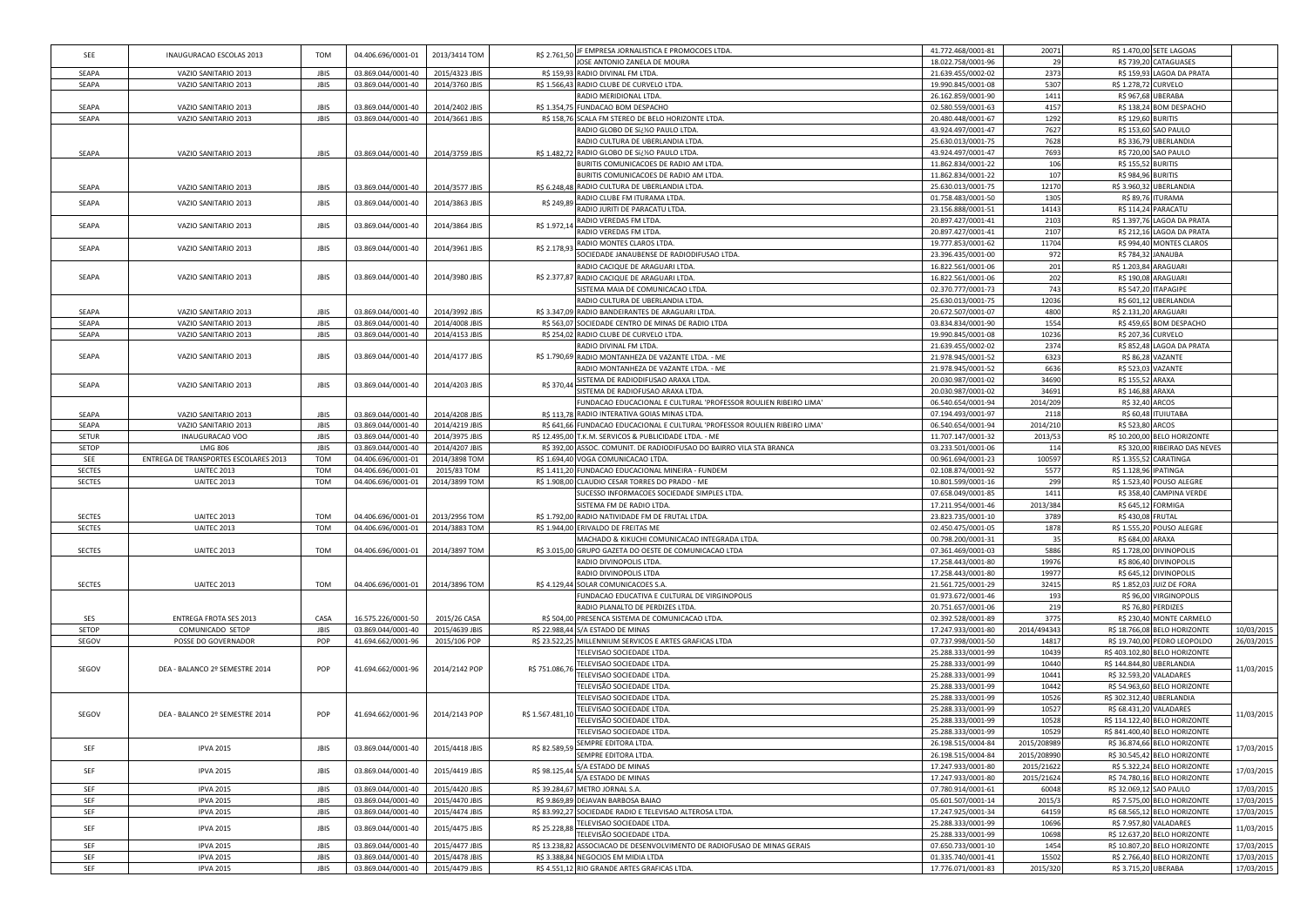| SFF        | <b>IPVA 2015</b>     | <b>IBIS</b> | 03.869.044/0001-40 | 2015/4485 JBIS |                | R\$ 34.184,75 SOCIEDADE RADIO E TELEVISAO ALTEROSA LTDA. | 17.247.925/0001-34 | 64161       |                        | R\$ 27.905,92 DIVINOPOLIS     | 17/03/2015 |
|------------|----------------------|-------------|--------------------|----------------|----------------|----------------------------------------------------------|--------------------|-------------|------------------------|-------------------------------|------------|
| SEF        | <b>IPVA 2015</b>     | <b>JBIS</b> | 03.869.044/0001-40 | 2015/4509 JBIS | R\$ 12.035,75  | REGIONAL CENTRO SUL COMUNICACAO S/A.                     | 17.772.153/0001-50 | 7534        | R\$ 9.825,10           | <b>UBERABA</b>                | 17/03/2015 |
|            |                      |             |                    |                |                |                                                          | 17.244.708/0001-90 |             |                        | R\$ 16,464.00 BELO HORIZONTE  |            |
|            |                      |             |                    |                |                | RADIO TIRADENTES LTDA                                    |                    | 3301        |                        |                               |            |
| SEF        | <b>IPVA 2015</b>     | JBIS        | 03.869.044/0001-40 | 2015/4511 JBIS |                | R\$ 78.736,34 RADIO BELO HORIZONTE LTDA                  | 16.640.849/0001-60 | 6961        |                        | R\$ 24.729,60 BELO HORIZONTE  | 17/03/2015 |
|            |                      |             |                    |                |                | CAETE SISTEMA DE COMUNICACAO LTDA.                       | 23.970.247/0001-36 | 8012        |                        | R\$ 23.080,96 BELO HORIZONTE  |            |
|            |                      |             |                    |                |                | REDE VITORIOSA DE COMUNICACOES LTDA                      | 03.521.447/0001-02 | 18182       | R\$ 4.163,20 ITUIUTABA |                               |            |
| SEF        | <b>IPVA 2015</b>     | JBIS        | 03.869.044/0001-40 | 2015/4551 JBIS | R\$ 26.305,55  | REDE VITORIOSA DE COMUNICACAO LTDA.                      | 03.521.447/0001-02 | 18183       |                        | R\$ 17.310,72 UBERLANDIA      | 17/03/2015 |
|            |                      |             |                    |                |                | <b>SCALA FM STEREO DE BELO HORIZONTE LTDA</b>            | 20.480.448/0001-67 | 1549        |                        | R\$ 10.684,80 BELO HORIZONTE  |            |
| SEF        | <b>IPVA 2015</b>     | JBIS        | 03.869.044/0001-40 | 2015/4557 JBIS |                | R\$ 26.068,00 SCALA SONORIZACAO E PRODUCAO LTDA.         | 02.493.731/0001-41 | 2015/25     |                        | R\$ 6.899.20 BELO HORIZONTE   | 17/03/2015 |
|            |                      |             |                    |                |                |                                                          |                    |             |                        |                               |            |
|            |                      |             |                    |                |                | RADIO TERRA LTDA                                         | 00.631.648/0001-66 | 7588        |                        | R\$ 3.696,00 BELO HORIZONTE   |            |
| SEF        | <b>IPVA 2015</b>     | <b>JBIS</b> | 03.869.044/0001-40 | 2015/4580 JBIS | R\$ 10.262,56  | VIRTUAL CINEMA E VIDEO LTDA                              | 66.226.309/0001-02 | 2015/9      | R\$ 8.377,6            | <b>BELO HORIZONTE</b>         | 17/03/2015 |
| SEF        | <b>IPVA 2015</b>     | JBIS        | 03.869.044/0001-40 | 2015/4616 JBIS |                | R\$ 34.724,63 TV OMEGA LTDA.                             | 02.131.538/0001-60 | 27209       |                        | R\$ 28.346,64 BELO HORIZONTE  | 17/03/2015 |
|            |                      |             |                    |                |                | RADIO ARCOS IRIS LTDA                                    | 22.731.210/0001-92 | 12552       | R\$ 15.308,16          | <b>BELO HORIZONTE</b>         |            |
| SEF        | <b>IPVA 2015</b>     | JBIS        | 03.869.044/0001-40 | 2015/4628 JBIS | R\$ 38.251,36  | <b>FUNDACAO L'HERMITAGE</b>                              | 01.444.385/0002-20 | 2873        |                        | R\$ 15.917,44 BELO HORIZONTE  | 17/03/2015 |
|            |                      |             |                    |                |                | REDE PLANETA DE COMUNICACOES LTDA                        | 07.939.529/0001-14 | 2003        |                        | R\$ 8.499,82 BELO HORIZONTE   |            |
| SEF        | <b>IPVA 2015</b>     | JBIS        | 03.869.044/0001-40 | 2015/4631 JBIS | R\$ 24.612,48  |                                                          |                    |             |                        |                               | 17/03/2015 |
|            |                      |             |                    |                |                | ANTENA UM RADIOFUSAO LTDA.                               | 48.060.727/0002-71 | 2630        |                        | R\$ 11.592,00 BELO HORIZONTE  |            |
| SEF        | <b>IPVA 2015</b>     | JBIS        | 03.869.044/0001-40 | 2015/4638 JBIS |                | R\$ 15.767,02 TV TIRADENTES LTDA                         | 19.871.375/0001-55 | 24024       |                        | R\$ 12.871,04 JUIZ DE FORA    | 17/03/2015 |
| SEF        | <b>IPVA 2015</b>     | <b>JBIS</b> | 03.869.044/0001-40 | 2015/4476 JBIS | R\$ 154.137,59 | TELEVISAO SOCIEDADE LTDA.                                | 25.288.333/0001-99 | 10697       |                        | R\$ 35,674.80 UBERLANDIA      | 12/03/2015 |
|            |                      |             |                    |                |                | TELEVISAO SOCIEDADE LTDA.                                | 25.288.333/0001-99 | 10699       |                        | R\$ 90.151,80 BELO HORIZONTE  |            |
| SEF        | <b>IPVA 2015</b>     | <b>JBIS</b> | 03.869.044/0001-40 | 2015/4484 JBIS | R\$ 10.461,70  | TV TIRADENTES LTDA                                       | 19.871.375/0001-55 | 24027       | R\$ 8.540,16           | <b>JUIZ DE FORA</b>           | 17/03/2015 |
|            |                      |             |                    |                |                |                                                          |                    |             |                        |                               | 17/03/2015 |
| SEF        | <b>IPVA 2015</b>     | <b>JBIS</b> | 03.869.044/0001-40 | 2015/4510 JBIS |                | R\$ 4.115,02 FUND. CULTURAL JOAO PAULO II                | 25.577.891/0004-17 | 428         |                        | R\$ 3.359,20 BELO HORIZONTE   |            |
| SEF        | <b>IPVA 2015</b>     | <b>JBIS</b> | 03.869.044/0001-40 | 2015/4512 JBIS | R\$ 12.129,92  | S/A RADIO GUARANI                                        | 17.247.891/0001-88 | 16639       | R\$ 9.901,98           | <b>BELO HORIZONTE</b>         | 17/03/2015 |
| SEF        | <b>IPVA 2015</b>     | JBIS        | 03.869.044/0001-40 | 2015/4514 JBIS |                | R\$ 49.066,28 RADIO ITATIAIA LTDA                        | 17.270.950/0001-39 | 77649       |                        | R\$ 40.054,11 BELO HORIZONTE  | 17/03/2015 |
| SEF        | <b>IPVA 2015</b>     | <b>JBIS</b> | 03.869.044/0001-40 | 2015/4515 JBIS |                | R\$ 19.692,87 SOCIEDADE RADIO ALVORADA LTDA              | 19.183.961/0001-07 | 18862       | R\$ 16.075,81          | <b>BELO HORIZONTE</b>         | 17/03/2015 |
| SEF        | <b>IPVA 2015</b>     | <b>JBIS</b> | 03.869.044/0001-40 | 2015/4549 JBIS |                | R\$ 63.239,03 RADIO E TELEVISAO BANDEIRANTES MG LTDA     | 17.184.649/0001-02 | 55550       |                        | R\$ 51.623,70 BELO HORIZONTE  | 17/03/2015 |
|            |                      |             |                    |                |                | TV MINAS CENTRO-OESTE S/C LTDA                           | 01.710.918/0001-97 | 18972       |                        | R\$ 9.114,24 DIVINOPOLIS      |            |
| SEF        | <b>IPVA 2015</b>     | <b>JBIS</b> | 03.869.044/0001-40 | 2015/4550 JBIS | R\$ 31.120,88  | TV MINAS SUL LTDA                                        | 25.649.179/0001-33 | 26863       |                        |                               | 17/03/2015 |
|            |                      |             |                    |                |                |                                                          |                    |             | R\$ 16.290,56          | VARGINHA                      |            |
| SEF        | <b>IPVA 2015</b>     | <b>JBIS</b> | 03.869.044/0001-40 | 2015/4673 JBIS |                | R\$ 9.821,95 CANAL 23 LTDA                               | 03.602.062/0001-61 | 4673        |                        | R\$ 8.017,92 BELO HORIZONTE   | 17/03/2015 |
| SEF        | <b>IPVA 2015</b>     | <b>JBIS</b> | 03.869.044/0001-40 | 2015/4413 JBIS | R\$ 12.845,12  | ATIVIDADE EDITORA GRAFICA                                | 71.077.747/0001-96 | 2015/43     | R\$ 9.300,00           | <b>BELO HORIZONTE</b>         | 26/03/2015 |
| SEF        | <b>IPVA 2015</b>     | <b>JBIS</b> | 03.869.044/0001-40 | 2015/4547 JBIS |                | R\$ 3.379,08 PRINT BRASIL IMPRESSAO DIGITAL LTDA ME      | 02.609.612/0001-01 | 2015/10     |                        | R\$ 1.980,00 BELO HORIZONTE   | 26/03/2015 |
| SEF        | <b>IPVA 2015</b>     | <b>JBIS</b> | 03.869.044/0001-40 | 2015/4472 JBIS |                | R\$ 1.942,50 BROKOLIS DO BRASIL EDICAO E FINALIZACAO     | 05.656.299/0001-50 | 2015/12     |                        | R\$ 1.850,00 BELO HORIZONTE   | 26/03/2015 |
|            |                      |             |                    |                |                | SISTEMA HOJE DE RADIO LTDA                               | 26.197.988/0001-14 | 718         |                        | R\$ 3.696,00 BELO HORIZONTE   |            |
| SEF        | <b>IPVA 2015</b>     | <b>JBIS</b> | 03.869.044/0001-40 | 2015/4513 JBIS | R\$ 6.722,80   | RADIO ATALAIA DE BELO HORIZONTE LTDA                     |                    |             |                        | R\$ 1.792.00 BELO HORIZONTE   | 26/03/2015 |
|            |                      |             |                    |                |                |                                                          | 61.784.500/0001-56 | 718         |                        |                               |            |
| SEF        | <b>IPVA 2015</b>     | <b>JBIS</b> | 03.869.044/0001-40 | 2015/4759 JBIS | R\$ 81.830,0   | PUBLIBANCA PUBLICIDADE LTDA - EPP                        | 09.477.131/0001-39 | 755         |                        | R\$ 12.800,00 BELO HORIZONTE  |            |
|            |                      |             |                    |                |                | PUBLIBANCA PUBLICIDADE LTDA - EPP                        | 09.477.131/0001-39 | 756         |                        | R\$ 54,000.00 BELO HORIZONTE  |            |
|            |                      |             |                    |                |                | RADIO SOCIEDADE GORUTUBANA LTDA.                         | 21.773.403/0001-43 | 16677       | R\$ 9.939,6            | <b>JANAUBA</b>                |            |
| SEF        | <b>IPVA 2015</b>     | <b>JBIS</b> | 03.869.044/0001-40 | 2015/4764 JBIS |                | R\$ 43.058,27 FUNDACAO CULTURAL JOAO PAULO II            | 25.577.891/0002-55 | 5824        |                        | R\$ 3.790,18 BELO HORIZONTE   |            |
|            |                      |             |                    |                |                | UNDACAO RADIO EDUCATIVA QUADRANGULAR                     | 25.466.707/0001-19 | 8396        |                        | R\$ 21.419,75 BELO HORIZONTE  |            |
|            |                      |             |                    | 2015/4770 JBIS |                |                                                          |                    | 2429        | R\$ 8.525,54 ARACAJU   |                               |            |
| SEF        | <b>IPVA 2015</b>     | <b>JBIS</b> | 03.869.044/0001-40 |                |                | R\$ 10.443,78 FUNDACAO JOAO PAULO II                     | 50.016.039/0013-09 |             |                        |                               |            |
|            |                      |             |                    |                |                | UNDACAO L'HERMITAGE                                      | 01.444.385/0002-20 | 2959        |                        | R\$ 15.917,44 BELO HORIZONTE  |            |
| SEF        | <b>IPVA 2015</b>     | <b>JBIS</b> | 03.869.044/0001-40 | 2015/4779 JBIS |                | R\$ 37.636,70 RADIO STERO FM LAGOA SANTA LTDA.           | 26.232.603/0001-02 | 4670/1502   |                        | R\$ 11.110,40 BELO HORIZONTE  |            |
|            |                      |             |                    |                |                | SISTEMA HOJE DE RADIO LTDA.                              | 26.197.988/0001-14 | 729         |                        | R\$ 3.696,00 BELO HORIZONTE   |            |
|            |                      |             |                    |                |                | RADIO ARCOS IRIS LTDA                                    | 22.731.210/0001-92 | 12626       |                        | R\$ 15.308,16 BELO HORIZONTE  |            |
| SEF        | <b>IPVA 2015</b>     | <b>JBIS</b> | 03.869.044/0001-40 | 2015/4765 JBIS | R\$ 38.445,37  | SOCIEDADE RADIO ALVORADA LTDA                            | 19.183.961/0001-07 | 18913       | R\$ 16.075,81          | <b>BELO HORIZONTE</b>         |            |
|            |                      |             |                    |                |                | RADIO ITAJUBA LTDA.                                      | 17.858.887/0001-56 | 1545        | R\$ 483,84             | <b>ITAJUBA</b>                |            |
|            |                      |             |                    |                |                |                                                          |                    |             |                        |                               |            |
| SEF        | <b>IPVA 2015</b>     | <b>JBIS</b> | 03.869.044/0001-40 | 2015/4832 JBIS |                | R\$ 2.513,50 RADIO JORNAL CIDADE DE JUIZ DE FORA LTDA.   | 25.929.621/0001-85 | 1701        |                        | R\$ 1.209,60 JUIZ DE FORA     |            |
|            |                      |             |                    |                |                | T COSTA PINTO RADIODIFUSAO LTDA                          | 02.357.172/0001-42 | 3059        | R\$ 358,40             | <b>ITAJUBA</b>                |            |
| <b>SEF</b> | <b>IPVA 2015</b>     | <b>JBIS</b> | 03.869.044/0001-40 | 2015/4838 JBIS |                | R\$ 71.912,22 BROKOLIS DO BRASIL EDICAO E FINALIZACAO    | 05.656.299/0001-50 | 2015/7      |                        | R\$ 59.100,00 BELO HORIZONTE  |            |
| SEF        | <b>IPVA 2015</b>     | JBIS        | 03.869.044/0001-40 | 2015/4415 JBIS |                | R\$ 499,80 INTERNO AGÊNCIA                               |                    |             |                        |                               |            |
| SEF        | <b>IPVA 2015</b>     | JBIS        | 03.869.044/0001-40 | 2015/4414 JBIS |                | R\$ 355,32 INTERNO AGÊNCIA                               |                    |             |                        |                               |            |
| SEF        |                      | <b>JBIS</b> | 03.869.044/0001-40 |                |                | R\$ 919,80 INTERNO AGÊNCIA                               |                    |             |                        |                               |            |
|            | <b>IPVA 2015</b>     |             |                    | 2015/4569 JBIS |                |                                                          |                    |             |                        |                               |            |
| SEF        | <b>IPVA 2015</b>     | <b>JBIS</b> | 03.869.044/0001-40 | 2015/4763 JBIS |                | R\$ 50.051,88 RADIO ITATIAIA LTDA                        | 17.270.950/0001-39 | 77922       |                        | R\$ 40.858,68 BELO HORIZONTE  |            |
| SEF        | <b>IPVA 2015</b>     | <b>JBIS</b> | 03.869.044/0001-40 | 2015/4416 JBIS | R\$ 5.162,08   | INTERNO AGÊNCIA                                          |                    |             |                        |                               |            |
| SEF        | <b>IPVA 2015</b>     | <b>JBIS</b> | 03.869.044/0001-40 | 2015/4758 JBIS | R\$ 3.197,88   | INTERNO AGÊNCIA                                          |                    |             |                        |                               |            |
| SEF        | <b>IPVA 2015</b>     | <b>JBIS</b> | 03.869.044/0001-41 | 2015/4840 JBIS |                | R\$ 14.316,78 PEREGRINO MUSIC LTDA.                      | 15.037.984/0001-52 | 2015/9      |                        | R\$ 11.500,00 BELO HORIZONTE  |            |
| SEE        | VOLTAS ÀS AULAS 2015 | TOM         | 04.406.696/0001-01 | 2015/404 TOM   |                | R\$ 9.318,92 S/A RADIO GUARANI                           | 17.247.891/0001-88 | 16658       |                        | R\$ 7.455,14 BELO HORIZONTE   | 10/03/2015 |
|            |                      |             |                    |                |                |                                                          |                    |             |                        | R\$ 36.874,66 BELO HORIZONTE  |            |
|            |                      |             |                    |                |                | <b>SEMPRE EDITORA LTDA</b>                               | 26.198.515/0004-84 | 2015/211832 |                        |                               |            |
| SEE        | VOLTAS ÀS AULAS 2015 | TOM         | 04.406.696/0001-01 | 2015/444 TOM   | R\$ 191.260,36 | S/A ESTADO DE MINAS                                      | 17.247.933/0001-80 | 2015/43524  |                        | R\$ 74.780,16 BELO HORIZONTE  | 17/03/2015 |
|            |                      |             |                    |                |                | METRO JORNAL S.A.                                        | 07.780.914/0001-61 | 60568       | R\$ 34.153,47          | <b>SAO PAULO</b>              |            |
|            |                      |             |                    |                |                | VB EDITORA E COMUNICACAO LTDA.                           | 04.099.803/0001-04 | 6447        |                        | R\$ 7.200,00 NOVA LIMA        |            |
|            |                      |             |                    |                |                | TELEVISAO SOCIEDADE LTDA.                                | 25.288.333/0001-99 | 10743       |                        | R\$ 183.348,00 BELO HORIZONTE |            |
| SEE        | VOLTAS ÀS AULAS 2015 | TOM         | 04.406.696/0001-01 | 2015/494 TOM   | R\$ 235.198,44 | ANAL 23 LTDA:                                            | 03.602.062/0001-61 | 2570        |                        | R\$ 4.810,75 BELO HORIZONTE   | 26/03/2015 |
|            |                      |             |                    |                |                |                                                          |                    |             |                        |                               |            |
|            |                      |             |                    |                |                | ANTENA UM RADIOFUSAO LTDA.                               | 48.060.727/0002-71 | 2646        |                        | R\$ 8.694,00 BELO HORIZONTE   |            |
| SEE        | VOLTAS ÀS AULAS 2015 | TOM         | 04.406.696/0001-01 | 2015/495 TOM   | R\$ 53.904,07  | FUNDACAO L'HERMITAGE                                     | 01.444.385/0002-20 | 2950        |                        | R\$ 11.938,08 BELO HORIZONTE  | 26/03/2015 |
|            |                      |             |                    |                |                | RADIO E TELEVISAO BANDEIRANTES DE MINAS GERAIS LTDA.     | 17.184.649/0001-02 | 55771/1502  |                        | R\$ 6.426,36 BELO HORIZONTE   |            |
|            |                      |             |                    |                |                | UNDACAO RADIO EDUCATIVA QUADRANGULAR                     | 25.466.707/0001-19 | 8365        |                        | R\$ 16.064,82 BELO HORIZONTE  |            |
|            |                      |             |                    |                |                | REDE PLANETA DE COMUNICACOES LTDA                        | 07.939.529/0001-14 | 2017        |                        | R\$ 6.374,86 BELO HORIZONTE   |            |
| SEE        | VOLTAS ÀS AULAS 2015 | TOM         | 04.406.696/0001-01 | 2015/496 TOM   |                | R\$ 40.661,38 RADIO STERO FM LAGOA SANTA LTDA.           | 26.232.603/0001-02 | 4664/1502   |                        | R\$ 8.332,80 BELO HORIZONTE   | 26/03/2015 |
|            |                      |             |                    |                |                |                                                          |                    |             |                        |                               |            |
|            |                      |             |                    |                |                | CAETE SISTEMA DE COMUNICACAO LTDA.                       | 23.970.247/0001-36 | 8085        |                        | R\$ 17.821,44 BELO HORIZONTE  |            |
|            |                      |             |                    |                |                | SCALA FM STEREO DE BELO HORIZONTE LTDA                   | 20.480.448/0001-67 | 46047       |                        | R\$ 8.013,60 BELO HORIZONTE   |            |
| SEE        |                      |             | 04.406.696/0001-01 | 2015/498 TOM   | R\$ 18.715,08  | UNDACAO CULTURAL JOAO PAULO II                           | 25.577.891/0002-55 | 5817        |                        | R\$ 2.842,63 BELO HORIZONTE   | 26/03/2015 |
|            | VOLTAS ÀS AULAS 2015 | TOM         |                    |                |                | RADIO ATALAIA DE BELO HORIZONTE LTDA                     | 61.784.500/0001-56 | 724         |                        | R\$ 1.343,83 BELO HORIZONTE   |            |
|            |                      |             |                    |                |                | RADIO TERRA LTDA                                         | 00.631.648/0001-66 | 7592        |                        | R\$ 2.772,00 BELO HORIZONTE   |            |
|            |                      |             |                    |                |                |                                                          |                    |             |                        |                               |            |